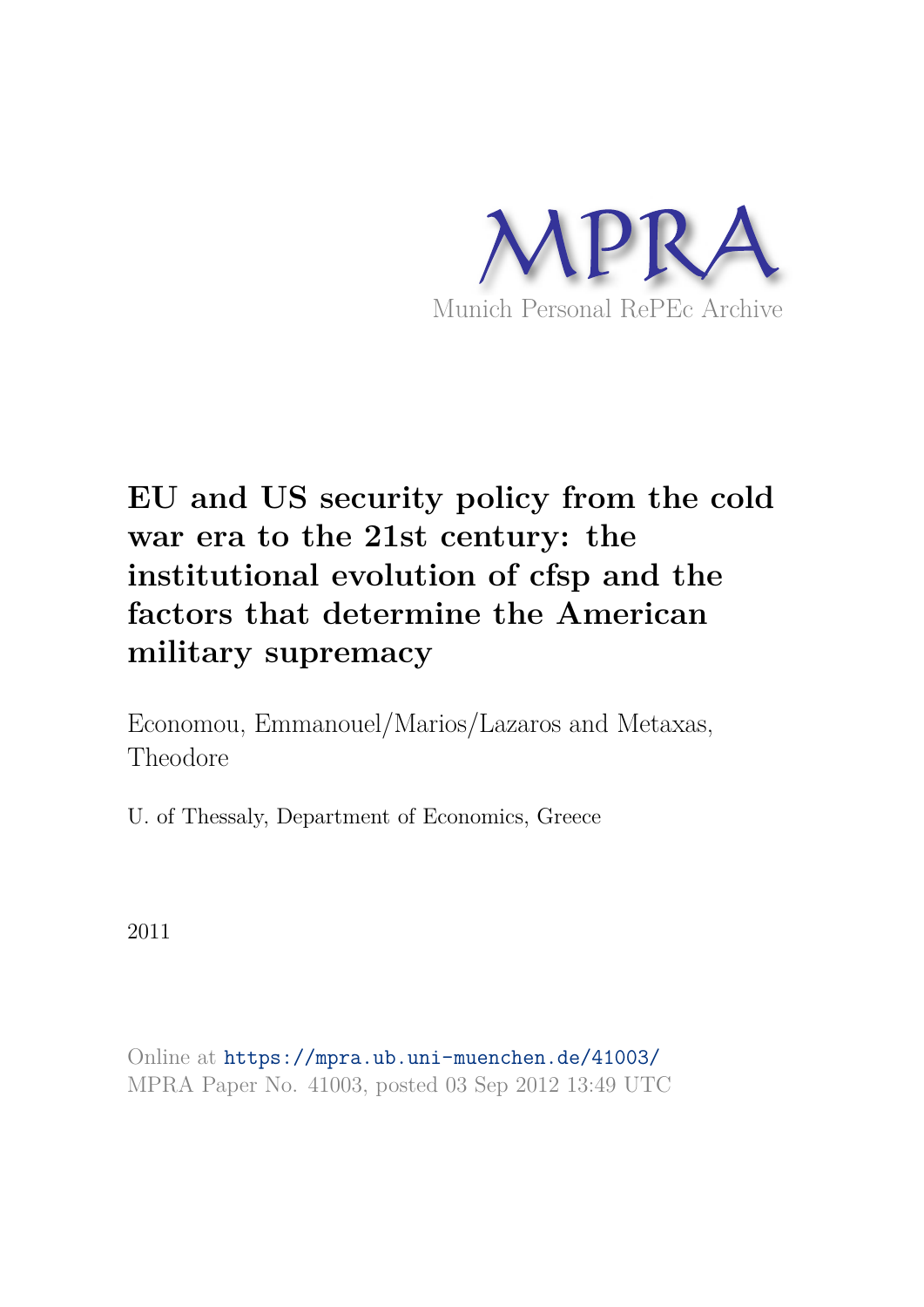## **EU and US Security Policy from the Cold War Era to the 21st Century: The institutional evolution of CFSP and the factors that determine the American military supremacy<sup>1</sup>**

**Theodore Metaxas**  Lecturer Department of Economics, University of Thessaly, Korai 43, Volos, Greece Email: [metaxas@econ.uth.gr](mailto:metaxas@econ.uth.gr) (Corresponding author)

and

**Emmanuel Marios Lazaros Economou**  PhD Researcher Department of Economics, University of Thessaly, Korai 43, Volos, Greece

<sup>&</sup>lt;sup>1</sup> The authors are grateful to Professors Nickolas Kyriazis and Christos Kollias, for their valuable comments and suggestions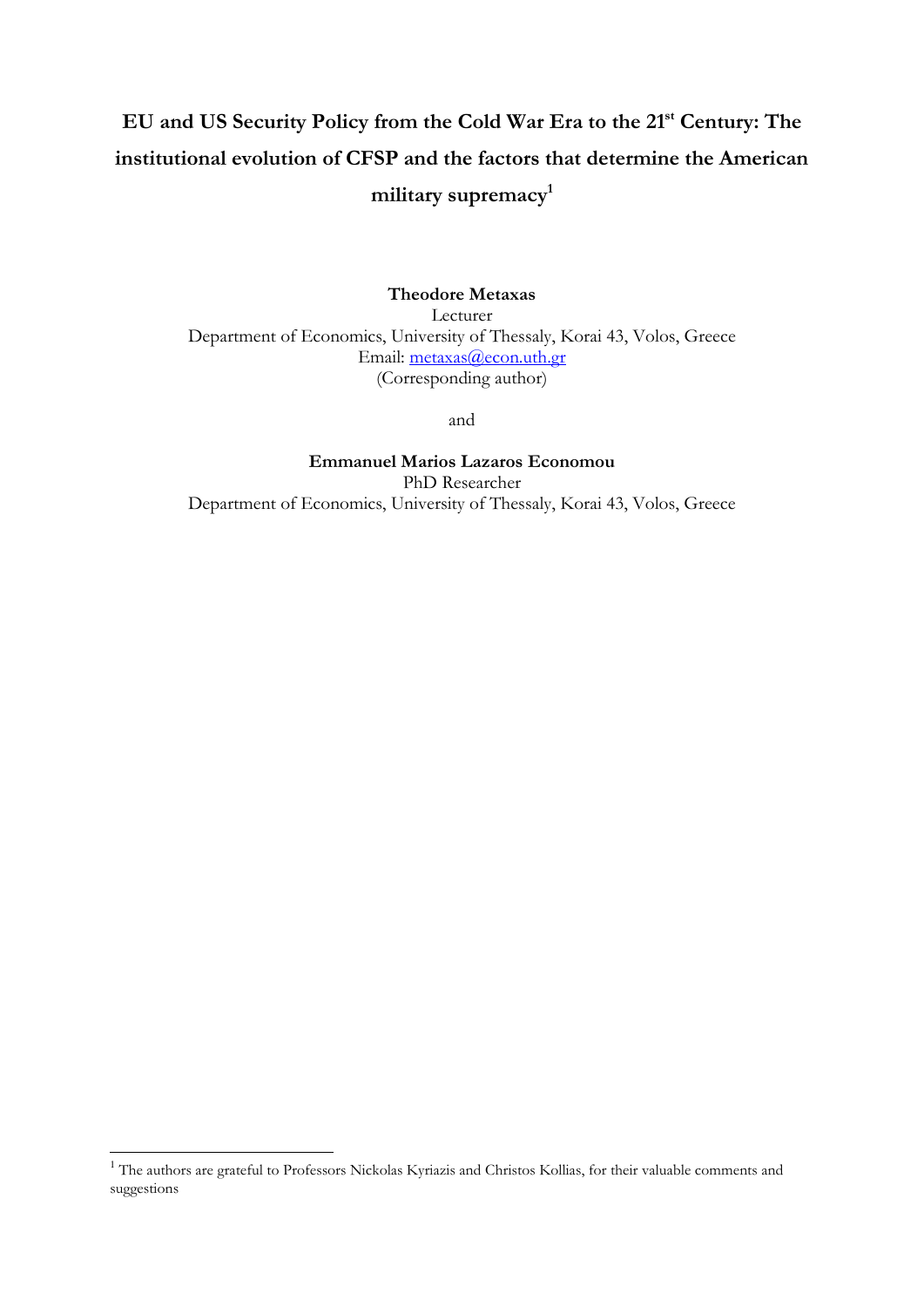#### **Abstract**

*This article aims to clarify the main parameters that define security policy in Europe and the United States. A historical review on the principal economic, political and military agreements in these two dipoles of power is presented from the dawn of Cold War to nowadays. We also examine the institutional integration of European defense strategy from the Maastricht Treaty in 1992 to nowadays, and the crucial effects of the 11/9/2001 terroristic attack on US security policy implementation. A comparative analysis between EU and US defense capabilities is displayed mainly through the issue of their defense outlays from which we try to explain US military and geopolitical supremacy in comparison to the defense weaknesses of their European allies. The study also raises questions about the possible dangers the USA might face through their attempts to maintain their global hegemony even further than 2025/30. We conclude that the European security policy, which was strongly motivated via economic integration during Cold War era, is highly characterized by structural inefficiencies and the unwillingness of European US allies to spend more about their defense by acting as NATO free-riders, which entails the reduction of its effectiveness comparing to US defense strategy.* 

**JEL Codes: F52, H56, H76**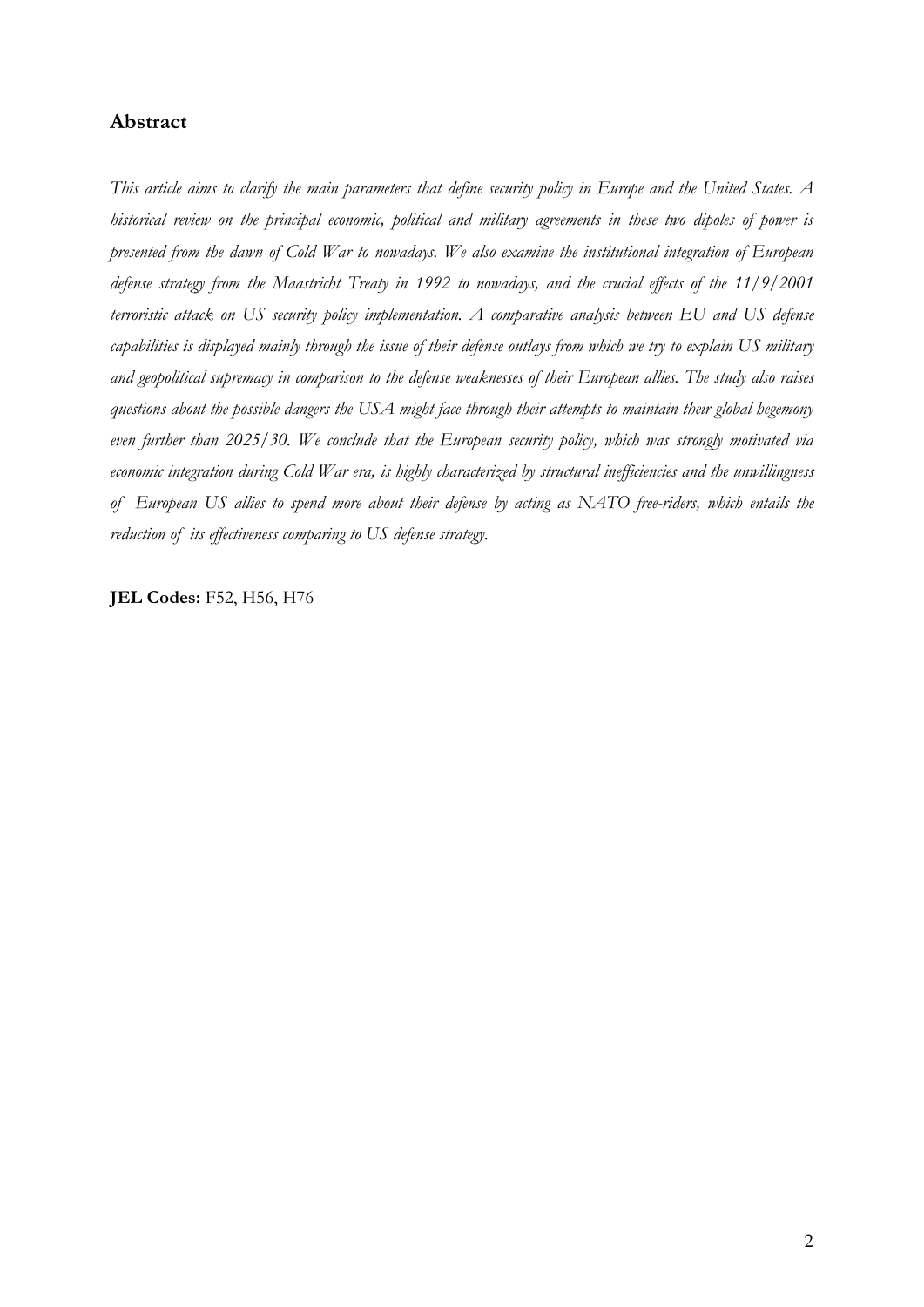#### **Introduction**

Security policy is a very important factor of a nation's strength assisting to its political stability, institutional integration and economic growth. It is a foregone conclusion that the configuration of the current global security system has its roots back to the end of WWII when Allied powers, predominantly US, UK, the USSR and their allies saved the world and secured the principles of freedom, democracy and justice from the Axis totalitarian oppression. The intention of Nazi Germany to dominate Europe threw the European continent into chaos. Two new superpowers emerged, USA and the USSR, each one tried to enlist new allies and satellite states eager to adopt their own political doctrine and economic model of growth.

As it is shown in the first part of this article, leaders of Western European nations envisaged that in the new global geopolitical environment their states would be unable to face the new security challenges that arose predominantly by the intention of the Soviet regime to expand its influence throughout Europe. As a consequence, they preceded to the creation a series of pan-European defense and military agreements as a means of protection against the new Soviet threat.

American policymakers on the other hand, were strongly concerned about the post war global strategies the US must adopt. Did US policy on security matters should remain intact focused only in a deterrent strategy in the American continent or should it expand its influence globally, as indeed happened, something that we will show in the second section of this article. This article is divided into five parts: The first two parts examine the creation, the evolution, the motives, and the ways of implementation of security policy for both European Union and the United States as dipoles of global power since Cold War to nowadays. We noticed a strong correlation between progress on European post-war security matters and economic integration of Europe.

The third part focuses on the reasons that determined the post-war American military and geostrategic supremacy by comparing it to the European one. The novelty of our analysis is based on our intention to explain US military dominance through an economic standpoint, mainly focused on the issue of their tremendous defense outlays comparing to those of their allies or competitors in global level. We also found that another dimension of US supremacy is also achieved by the superiority of their defense industry, predominantly in aeronautics, which thanks to heavy R&D government funding and the huge American defense internal market, it achieves economies of scale, something which is not always apparent for their European industrial antagonists.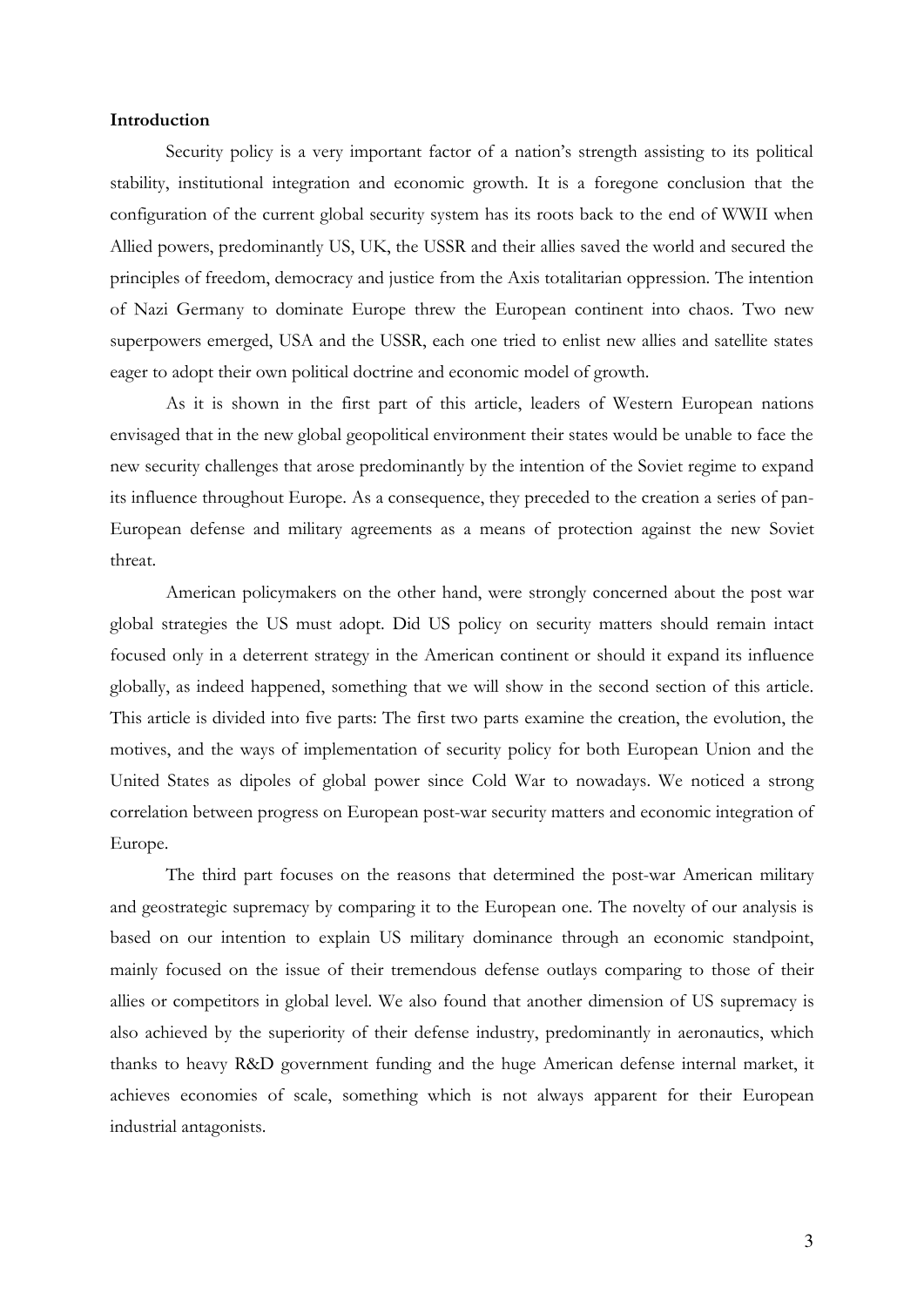However, as we will show, another aspect of the American superiority is the unwillingness of their European allies to spend more about their security. In the four part, via fiscal figures estimations of US economy for 2010-2025/30 period we make projections about the possibility of a gradual decline of US global hegemony. Finally, in the fifth part, except from concluding remarks we also make suggestions for a more effective euro-Atlantic security strategy.

### THE CREATION AND EVOLUTION OF EUROPEAN DEFENSE STRATEGY FROM 1945 TO NOWADAYS

As it has been mentioned before, post war Europe was in a tragic condition due to the extensive catastrophes in infrastructure and loss of its manpower.<sup>2</sup> Via a series of defense and military agreements Europeans attempted to create a gradual pan-European defense identity to guarantee their protection. In March 17, 1948 Belgium, France, Luxembourg, the Netherlands and the UK agreed on the creation of the Western Union. Its main purpose was the mutual assistance in case any country of the alliance came under attack.<sup>3</sup> On April 4, 1949 the North Atlantic Treaty Organisation (NATO) was established. Its main purpose was to defend each member state of the alliance mainly from the Soviet danger and to prevent any possible future German hegemonic aspirations.<sup>4</sup>

On the economic front, on April 18, 1951 France, Germany, Italy and the so called "Benelux countries" (Belgium, the Netherlands, and Luxemburg) signed an agreement to create the European Coal and Steel Community (ECSC), a supranational authority to administer the European coal and steel resources.<sup>5</sup> As we will show further in this section, the ECSC agreement was the first of a series of politicoeconomic agreements of major importance for the step by step process of political integration between the Western European states. However, UK denied joining ECSC though it was invited to do so due to its insistence on determining by its own its

<sup>2</sup> Forty million soldiers and civilians died during WWII and production stopped in many Western European countries, in Soviet Union and Japan. See Robert D. Schulzinger, *U.S Diplomacy Since 1900* (New York: Oxford University Press, 1998), 199-200.

<sup>3</sup>  *Robert E. Hunter, The European Security and Defense Policy: NATO's Companion or Competitor?* (Santa Monica: RAND Europe, National Defense Research Institute, 2000), 7-9.

<sup>4</sup> See Jomana Amara, "NATO Defense Expenditures: Common Goals or Diverging Interests? A Structural Analysis," *Defense And Peace Economics* 19, no.6 (December 2008): 450 ; Seth G. Jones, "The European Union and the Security Dilemma," *Security Studies*, 12, no. 3 (spring 2003): 115.

<sup>5</sup> Berthold Rittberger and Iris Glockner, "The ECSC Treaty," University of Mannheim, 17 March 2010, 1. See also Barry Eichengreen and Andrea Boltho, "The Economic Impact of European Integration," *Center for Economic Policy Research,* Discussion Paper no. 6820 (May 2008): 5-9.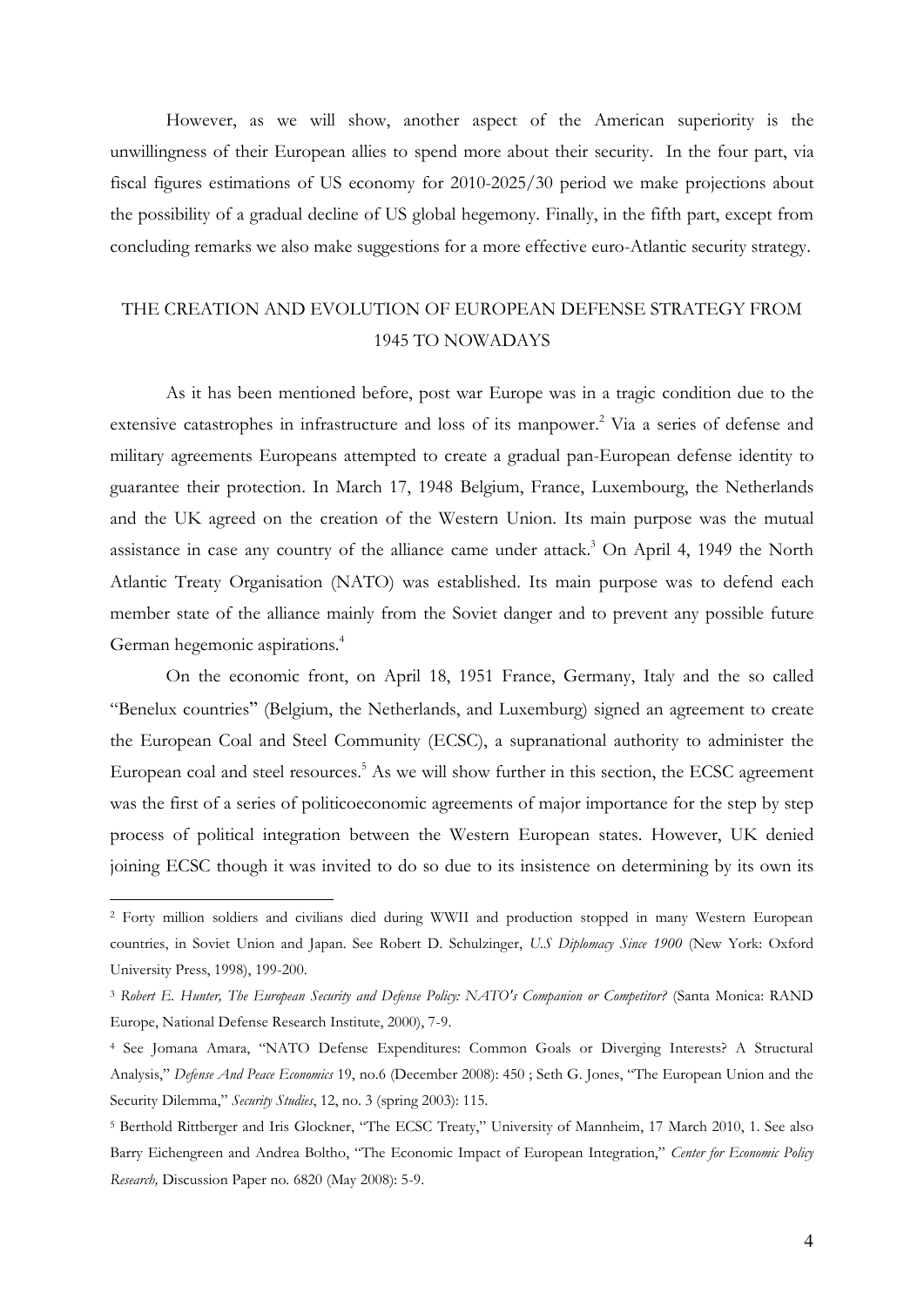steel and coal resources policy.<sup>6</sup> In 1952 NATO proceeded to its first enlargement by accepting both Greece and Turkey.<sup>7</sup> The critical issue of the post war Germany's status qvo caused a serious dispute between USA and France. US intention was to rearm and incorporate West Germany into NATO structure as a means of reducing its burden for the protection of Europe from a possible Soviet threat by anchoring the new federal republic to the west sphere of influence.<sup>8</sup>

France at first strongly opposed to any possible rearmament of Germany for security reasons but due to heavy American pressure supported also by the UK, it forced to alter its policy. A year later than the establishment of NATO, French politicians came up with a new innovative idea based on the Pleven Plan which proposed the creation of the European Defense Community (EDC), a military pan-European organisation which it could mobilize an 100.000 man army comprised by military units from Belgium, France, West Germany, Italy, Luxembourg and the Netherlands. With such a plan the new West Germany's army would subjected to a supranational command.<sup>9</sup>

The EDC treaty was signed in 27 May 1952 by the above states but was rejected by the French National Assembly in August 1954 and the UK government and thus, it never came to fruition.<sup>10</sup> However, in 1955 with the decisive intervention of the US, West Germany became a new member on both NATO and the Western Union which was renamed the Western European Union (WEU).<sup>11</sup> Finally, in March 25, 1957 the ECSC members signed a pivotal agreement to create a common market through the abolition of tariffs and barriers to commerce, by creating the European Economic Community (EEC).<sup>12</sup>

As a final statement for the 1945-57 first post-war period, we infer that it is obvious that the attempts which lead to the creation of ECSC and EEC were based on the wise strategy that

<sup>6</sup> See Geoffrey Owen, "Britain and the European Coal and Steel Community," paper presented at Terni Conference on the European Coal and Steel Community, May 16-17, 2002.

<sup>7</sup> Amara, "NATO Defense Expenditures," 451.

<sup>&</sup>lt;sup>8</sup> Michael Creswell, "Between the Bear and the Phoenix: The United States and the European Defense Community 1950-54," *Security Studies* 11, no. 4 (summer 2002): 90.

<sup>9</sup> Ibid., 102-103.

<sup>10</sup> However, US were in favour of EDC in case it could be incorporated into NATO structure as a means of a further integration of the European post war security system. See Ronald R. Krebs, "Exchange: A Debate Miscast-Or What Can We Learn From the Case of the EDC?" *Security Studies* 11, no. 3 (spring 2002): 192.

<sup>11</sup> Thomas G. Patterson, *On Every Front: The Making and Unmaking of the Cold War* (New Work: W. W. Norton, 1992), 194.

<sup>12</sup> Mike Artis and Frederick Nilson, *The Economics of the European Union, Policy and Analysis, Third Edition* (Oxford: Oxford University Press, 2001), 5-14.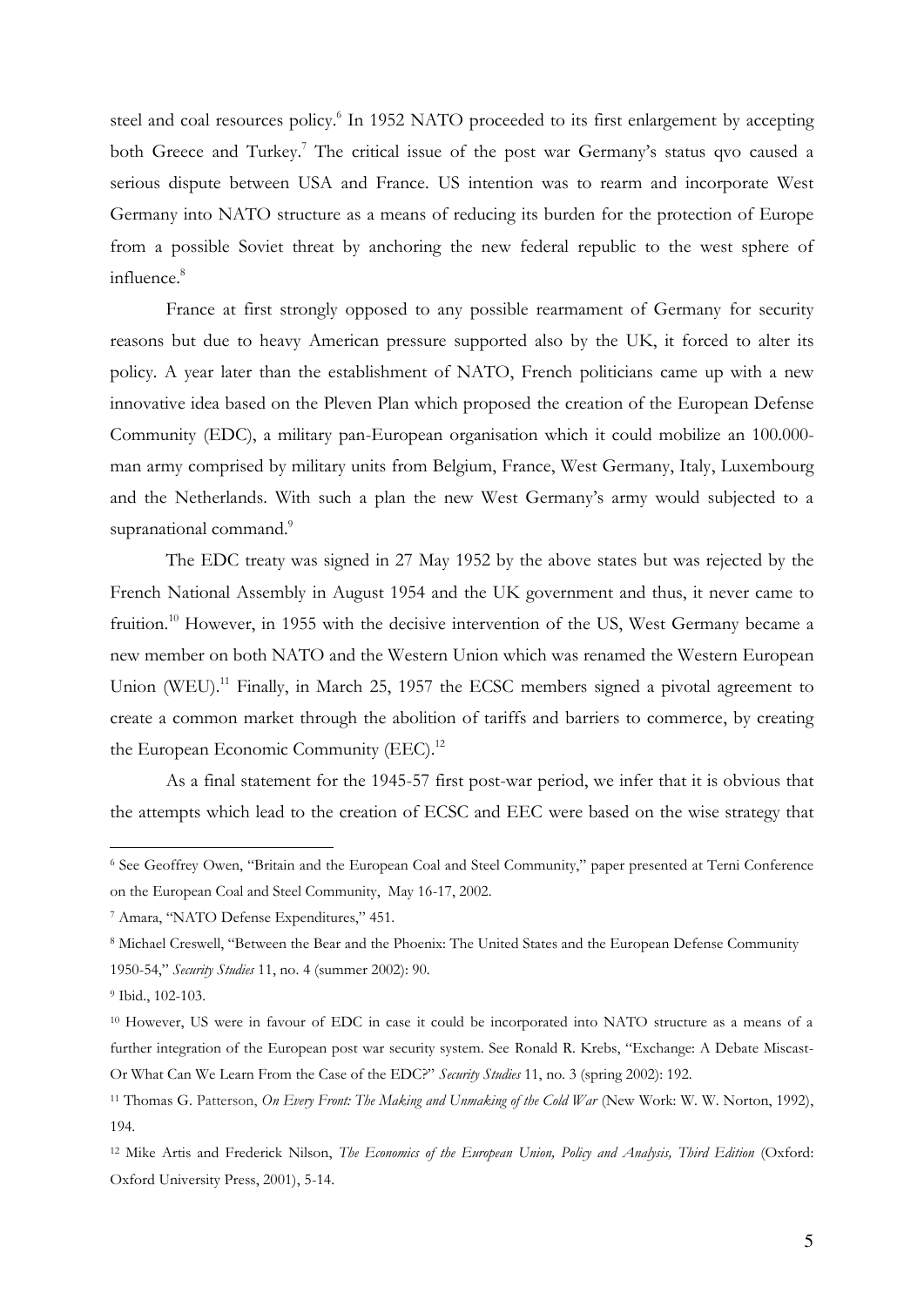was adopted by the great visionary of the United Europe, Jean Monnet who understood that through economic collaboration, the gradual political integration and unification of Europe could be achieved, something which comprised his ultimate goal. It is evident that the founders of ECSC, ECC and WEU used the economic integration "as a means of promoting their political interests by other means" if we interpret their policies through Von Clausewitz's views presented in his Theory of War.<sup>13</sup>

#### ECONOMIC AND POLITICAL PROGRESS IN EUROPE DURING 1958-1990.

This period is characterized by the unwillingness of ECC members to cede the management of a series of national political decisions to supranational structures. The 1958-1969 period was marked by the absolute denial of the ex-General and French President Charles De Gaulle to permit the membership of UK to EEC for three pivotal reasons: Firstly, he considered UK as the "Trojan Horse of the Americans in Europe" due to the "special relationship" between UK and the US, meaning that European Foreign and Defense Policy could be manipulated by the Americans via their British colleagues as possible members of EEC.

Secondly, he thought that the motives of British politicians were not sincere as according to him, UK tried to undermine EEC by founding instead the European Free Trade Association (EFTA). Thirdly, De Gaulle believed that UK as a member of EEC could veto the financing of the French economy through the Common Agricultural Policy, which France considered of major importance for its economic development.<sup>14</sup> Instead of UK's membership to EEC, De Gaulle envisaged the creation of a pan-European Defense Alliance with France playing the pivotal role in it.

For this reason France during the 1958-63 period launched the Fouchet Plan with the view to replace NATO by a pan-European military defense core and in 1966 withdraw its Armed Forces from the Atlantic Alliance.<sup>15</sup> A basic prerequisite for success was France to obtain nuclear capability and atomic weapons so as to be considered as a hegemonic power in Europe.<sup>16</sup>

<sup>13</sup> Andreas Herberg-Rothe*, Clausewitz's Puzzle, The Political Theory of War* (Oxford: Oxford University Press, 2007), 139-144.

<sup>14</sup> EFTA was consisted in the 3rd of May 1960 by [Austria,](http://en.wikipedia.org/wiki/Austria) [Denmark,](http://en.wikipedia.org/wiki/Denmark) [Norway,](http://en.wikipedia.org/wiki/Norway) [Portugal,](http://en.wikipedia.org/wiki/Portugal) [Sweden,](http://en.wikipedia.org/wiki/Sweden) [Switzerland](http://en.wikipedia.org/wiki/Switzerland) and the [United Kingdom.](http://en.wikipedia.org/wiki/United_Kingdom) See Andrew Moravcsik, "De Gaulle and European Integration: Ηistorical Revision and Social Science Theory," *Center for European Studies,* Working Paper Series 8.5 (May 1998): 41-46.

<sup>&</sup>lt;sup>15</sup> Seth G. Jones, "The European Union and the Security Dilemma," Security Studies 12, no. 3 (Spring 2003): 131-4.

<sup>&</sup>lt;sup>16</sup> Hubert Van Tuyll and Jurgen Brauer, "Colonizing Military History: A Millennial View on the Economics of War," *Defense And Peace Economics*, Special Issue (2002): 23-27.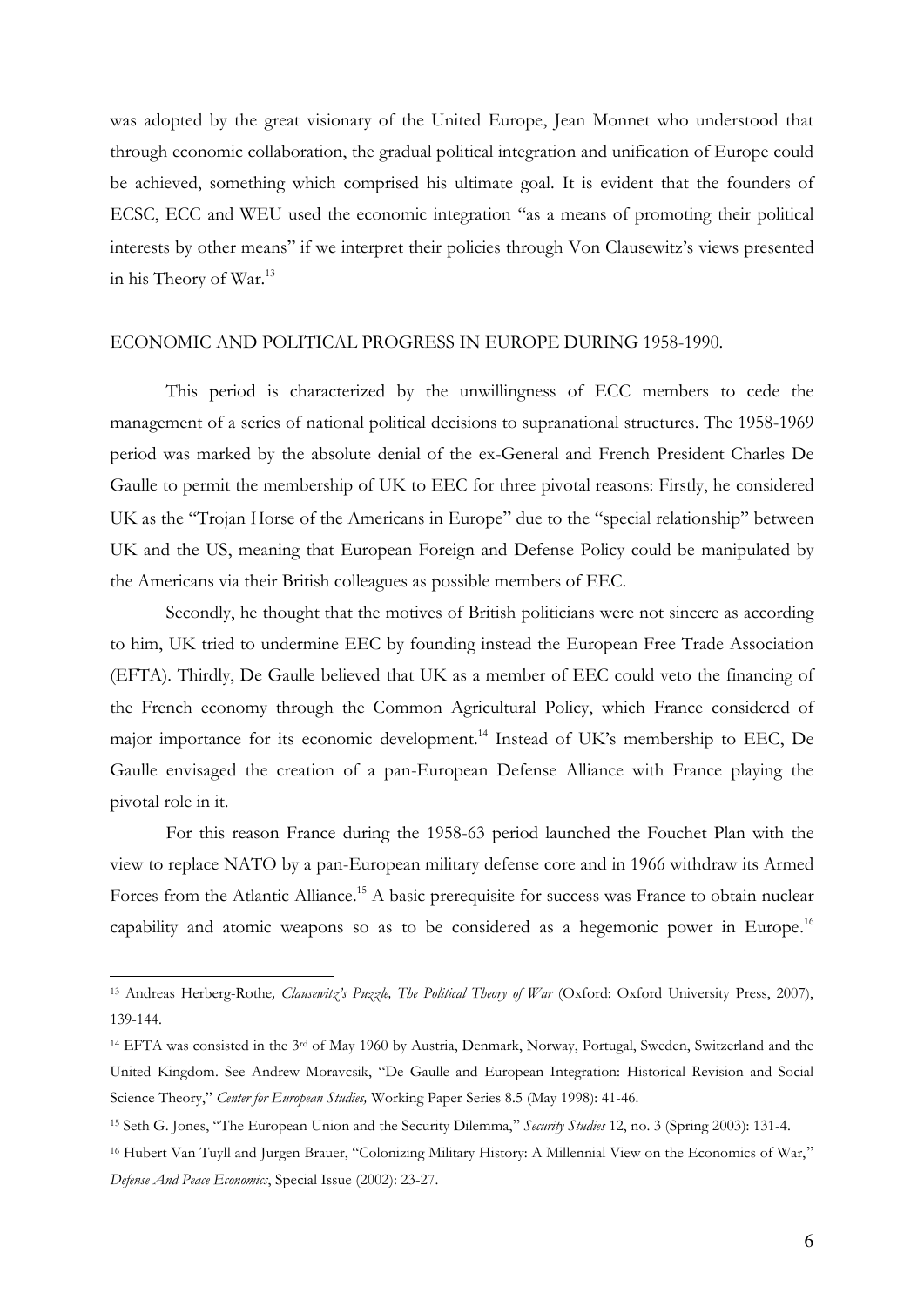However, De Gaulle's attempt to replace the hegemonic presence of USA in Europe became a pipe dream since it was evident that no European nation at that time was eager to replace NATO for a dubious pan-European Security Alliance leaded by France. Finally, on December 1969 the European Council in Hague approved the membership of Ireland, Denmark and the UK to EEC.

During 70's the main politico-economical events that happened in Europe were, the tendency for a European autonomy from US policy due to the American engagement in Vietnam and the West German governments attempts to initiate Willy Brandt's Ostpolitik with the USSR so as to achieve the re-unification of Germany.<sup>17</sup> Moreover, the collapse of the Breton-Woods System in 1971 in combination with the energy crises in 1973 and 1979 resulted in the depreciation of the value of some European currencies, like the French franc. This situation was the stimulus for the creation of the European Monetary System made with a view to achieve a relative stability in European exchange rate currencies.<sup>18</sup> Finally, in 1970 the European Political Cooperation (EPC) was established so as to strengthen European political integration but remained stagnant for the next fifteen years.<sup>19</sup> It is obvious that the Europeans were feeling comfortable enough from the guaranteed security that NATO provided them and as a consequence they didn't seem eager enough to promote EPC.

During the 1981-83 period the French government performed an expansionary fiscal policy that lead to a major increase of the public debt and to a negative outcome to the balance of payments. As a consequence, the French franc suffered a new major devaluation after 1971. This situation caused French politicians to promote the idea of the creation of a European Monetary Union (EMU) so as to "europeanise" the German currency, the mark which was the most stable throughout EEC and was effectively supported by the strength of the German economy which was the largest and the most powerful in Europe.

In fact, the reason that Security Policy came in the forefront during 80's must be attributed to Germany's demand for parallel progress in security issues when France asked for the europeanisation of the German mark and the creation of the EMU. It is evident that Germany's strategy was to achieve the reunification of Germany via the European political integration procedure.<sup>20</sup> As a result, in 1985 through the Single European Act (SEA) members

<sup>17</sup> Patterson, *On Every Front*, 211.

<sup>18</sup> Artis and Nilson, *The Economics of the European Union*, 297-230.

<sup>&</sup>lt;sup>19</sup> Jones, "The European Union and the Security Dilemma," 135-138.

<sup>20</sup> The reunification of Germany achieved in 1990. See Zoltan Barany, "NATO Expansion, Round Two: Making Matters Worse," Security Studies 11, no. 3 (spring 2002): 126.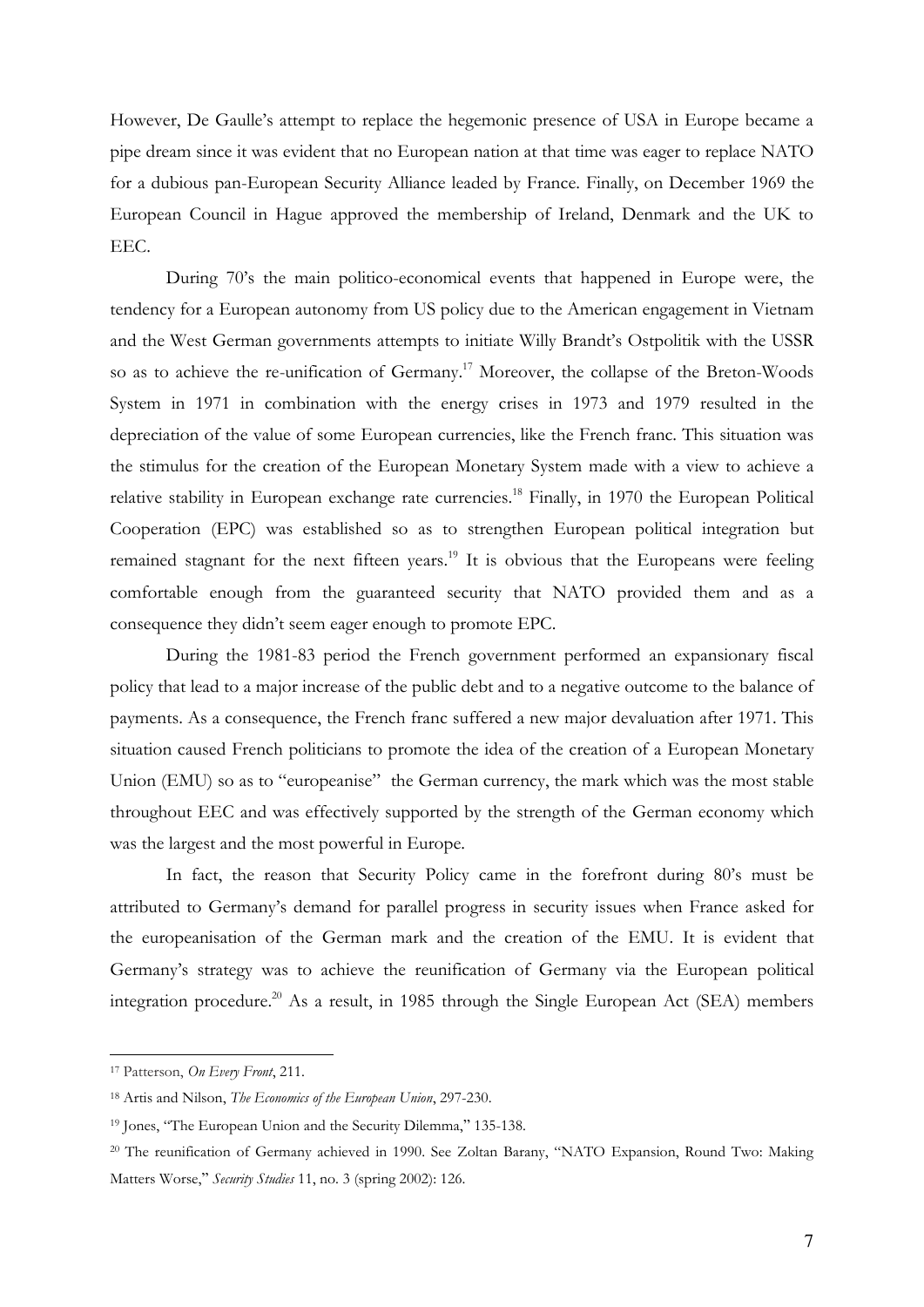states decided to adopt the Common Foreign and Security Policy (CFSP) obviously expressing their intention to act collectively on security matters.<sup>21</sup> Finally, in 1988 a more coordinated collaboration was established between France and Germany to run in parallel the EMU and CFSP issues that drove to pivotal Maastricht Treaty Agreement in 1991.

### THE EVOLUTION AND INSTITUTIONAL INTEGRATION OF CFSP DURING 1991- 2010 PERIOD.

With the end of the Cold War era, the bipolar world change into unipolar as US took the sceptre of global hegemony. Europeans decided that "the time for Europe had come". Thus, by a series of agreements they tried to strengthen CFSP. With the Maastricht Treaty (signed on February 7 1992) EEC was renamed the European Union-EU which meant that Europeans not only view EU as a organism for economic growth but also as a union for further political and institutional integration.<sup>22</sup> For the promotion of EMU they decided that all member states must implement a fiscal readjustment of their economies via the Stability and Growth Pact.<sup>23</sup>

When it comes to the CFSP, member states decided to adopt the Common Foreign and Security Policy as one of the three pillars of EU in order to act commonly in strategic issues that have to do with the Balkans, the Mediterranean and Russia.<sup>24</sup> Furthermore, on November 5, 1993, France, Germany and Belgium created the "Eurocorps" that comprised military units of these three countries. Eurocorps principal aim was to take part in the so called "Petersberg missions" on behalf of the EU such as rescue, peacekeeping and disarmament.<sup>25</sup>

Moreover, with the Amsterdam Treaty (June 1997) EU members states decided the further implementation of Stability and Growth Pact to achieve EMU.<sup>26</sup> Also, they raised a new

<sup>21</sup> Stephanie S. Anderson and Thomas R. Seitz, "European Security and Defense Policy Demystified, Nation-Building and Identity in the European Union," Armed Forces and Society 33, (October 2006): 27-28.

<sup>&</sup>lt;sup>22</sup> Nicole Alecu de Flers, "The provisions on CFSP and CSDP in the Lisbon Reform Treaty: Stumbling Blocks or Milestones?" *Institute for European Integration Research* (13-14 July 2008): 3-5.

<sup>&</sup>lt;sup>23</sup> It was decided that the annual budget deficit must be no higher than 3% of annual GDP and the national public debt must be lower than 60% of GDP. See Paul De Grauwe, "The Stability and Growth Pact in Need of Reform," University of Leuven, September 2003, 2-5.

<sup>&</sup>lt;sup>24</sup> Jones, "The European Union and the Security Dilemma," 115. It was also decided that the WEU must be incorporated to EU as its military tool. See Galia Press-Barnathan, "Managing the Hegemon: NATO under Unipolarity," *Security Studies* 15, no. 2 (April–June 2006): 291.

<sup>25</sup> See Jonathan Clarke, "The Eurocorps: A Fresh Start in Europe" *Cato Institute Foreign Policy Briefing*, no. 21 (December 1992): 2-6, in<http://www.cato.org/pubs/fpbriefs/fpb021.pdf>

<sup>26</sup> Artis and Nilson, *The Economics of the European Union*, 301-302.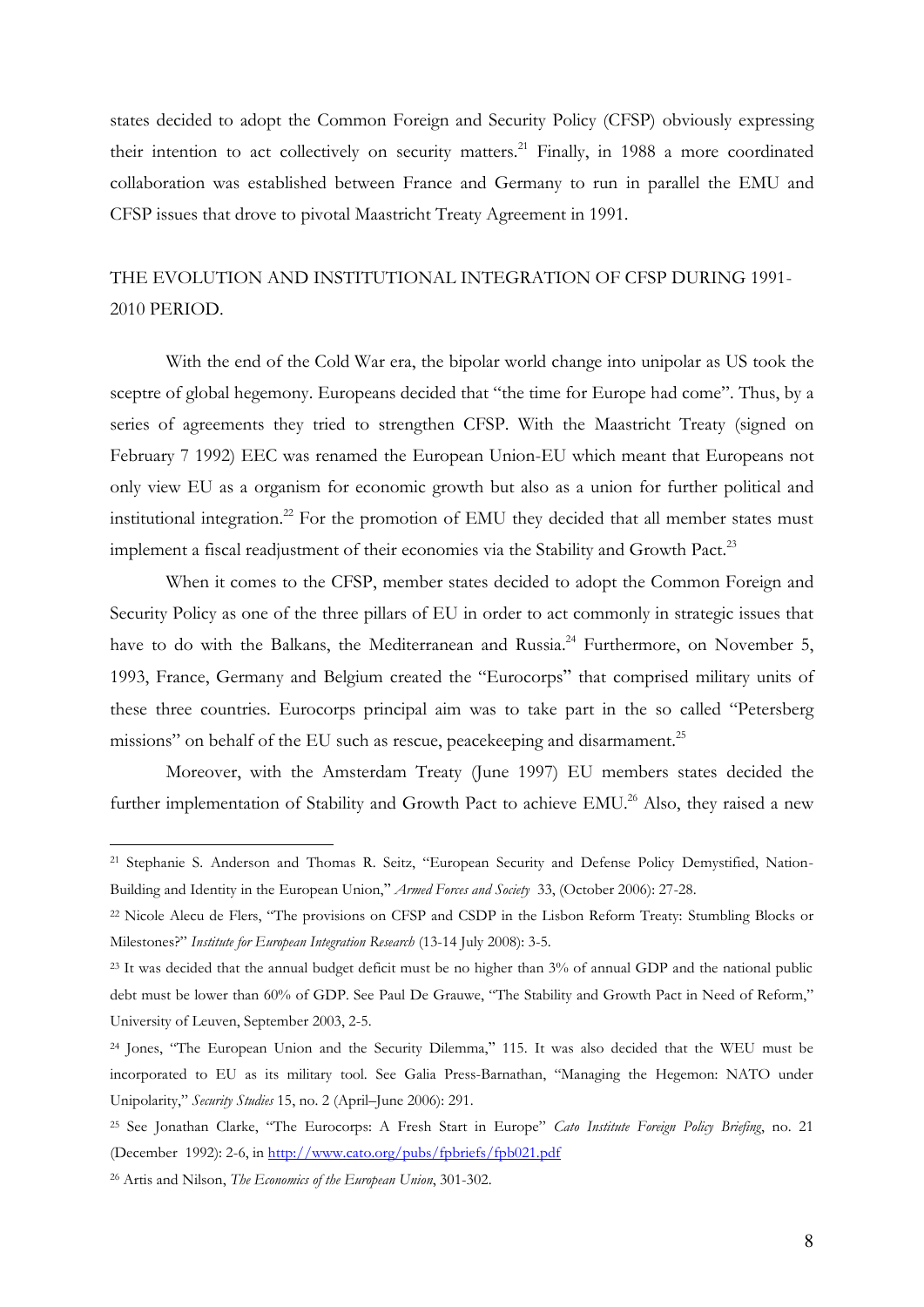crucial institution, that of the High Representative for CFSP in order to be the EU's spokesperson representing the EU more effectively in global political affairs.<sup>27</sup> In addition, on December 1998 two of the pivotal member states with traditionally opposed views for the european security strategy, France and the UK signed the St. Malo Declaration with which they asked the other European member states to contribute to the creation of an effective and autonomous military capability for the EU able to respond rapidly to any kind of modern threat even NATO did not want to participate in a number of missions.<sup>28</sup> The St Malo Declaration contributed significantly to the evolution of CFSP framework as Europeans decided to become more active in European security matters like the emerging Kosovo crisis.<sup>29</sup>

Moreover, on January 1999, 11 out of 15 member states signed the EMU agreement with a view to enforce endogenous European trade, industrial production and homogeneity in european exchange rates whereas on December 1999 during the European Council at Helsinki, European leaders decided to create the European Rapid Reaction Force being able within 60 days to deploy 50.000-60000 troops capable of handling effectively crisis management operations and sustaining peace keeping missions for a year. Table 1 shows the allocation of forces by each state as a result of Helsinki decisions.<sup>30</sup>

Yet, in Cologne (June 1999) and Nice (December 2000) EU policymakers decided the creation of new political and military institutions, the Political and Security Committee, the General Affairs Council, in which European Defense Ministers will cooperate, the [European](http://en.wikipedia.org/wiki/European_Union_Military_Committee)  [Union Military Committee](http://en.wikipedia.org/wiki/European_Union_Military_Committee) (EUMC) comprised by military representatives and also a Crisis Management Center, a Satellite Center and a Institute for Security Studies.<sup>31</sup> In addition, in December 2002, due to the considerable deficiencies of WEU in means of aerial transportation, telecommunications, satellite systems and C4I, the Berlin Plus Agreement was signed according

<sup>27</sup>Alecu de Flers, "The provisions on CFSP and CSDP," 6. See also Christos Kollias, "A preliminary Investigation of the Burden Sharing Aspects of a European Union Common Defense Policy," *Defense And Peace Economics* 19, no.4 (August 2008): 253.

<sup>28</sup> Press-Barnathan, "Managing the Hegemon": 295. See also Gustav Lindstrom, "Enter the EU Battlegroups," *Institute for Security Studies*, Chaillot Paper no. 97 (February 2007): 9-14.

<sup>29</sup> Barry R. Posen, "European Union Security and Defense Policy: Response to Unipolarity?," *Security Studies*, 15, no. 2 (April–June 2006), 176. The St. Malo suggestions were adopted by European Council in Köln in (June 1999) and Helsinki (December 1999). See Press-Barnathan. "Managing the Hegemon", 295.

<sup>&</sup>lt;sup>30</sup> Posen, "European Union Security and Defense Policy," 179. See also Leslie S. Lebl, "European Union Defense Policy: An American Perspective," Policy Analysis (June 24 2004): 3-6.

<sup>31</sup> Hunter, *The European Security and Defense Policy*, 57.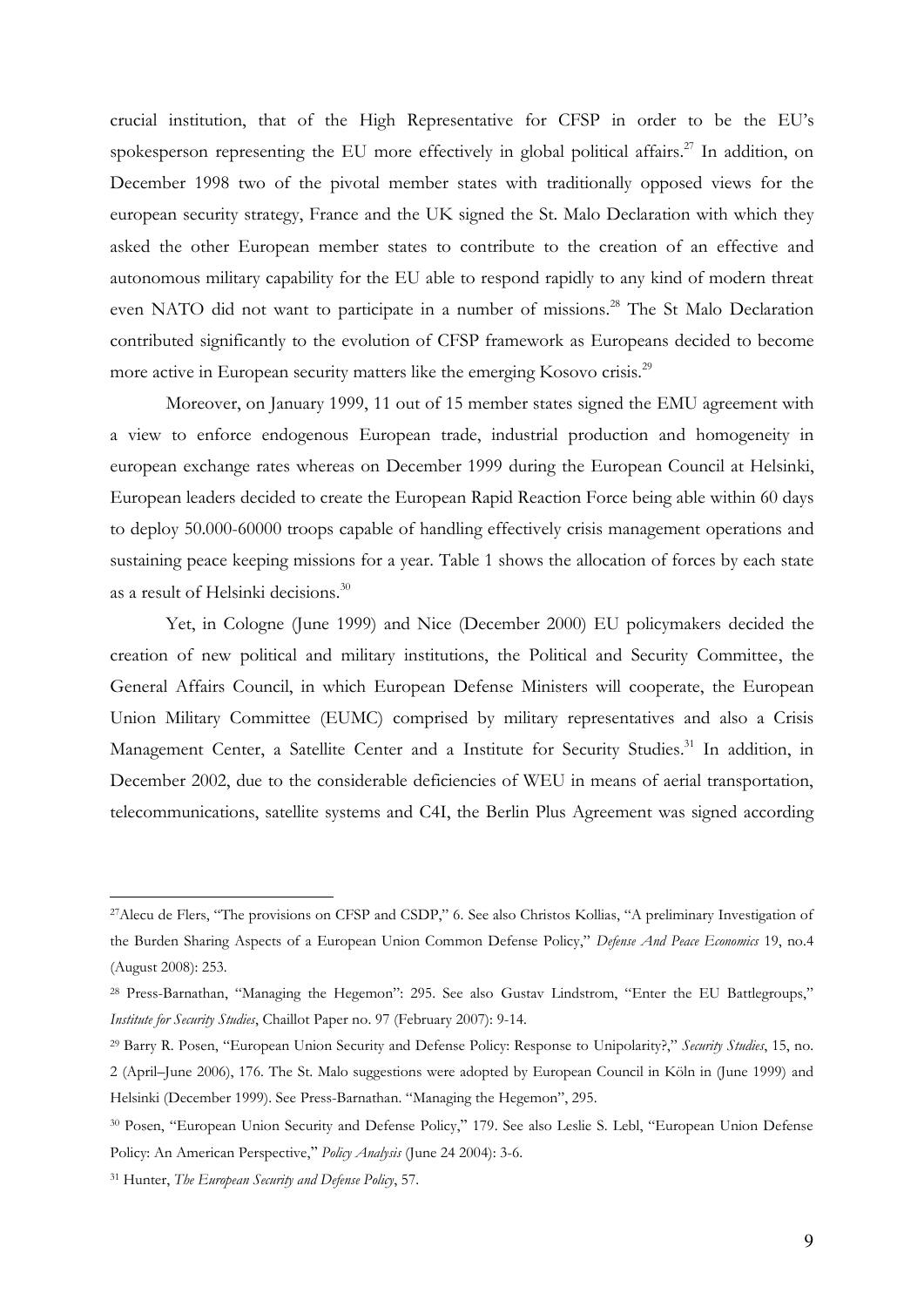### to which, the European Rapid Reaction Force could use NATO infrastructure to accomplish its humanitarian and peacekeeping missions even if US troops were not involved. $^{32}$

### Table 1 MILITARY FORCES AVAILABLE TO EU UNDER THE HELSINKI DECLARATIONS

|                 | <b>EU</b> Force Catalogue                                                          |
|-----------------|------------------------------------------------------------------------------------|
| Nation          | Contribution                                                                       |
| Germany         | 13.500 troops, 20 ships, 93 aircraft                                               |
| France          | 12.000 troops, 15 ships, Helios observation satellites, 75<br>aircraft             |
| Spain           | 6.000 troops, one air naval group based around an<br>aircraft carrier, 40 aircraft |
| United Kingdom  | 12.5000 troops, 18 ships, 72 aircraft                                              |
| Belgium         | 1000 troops, 9 ships, 25 aircraft                                                  |
| Austria         | $2.000$ troops                                                                     |
| Sweden          | $1.500$ troops                                                                     |
| Greece          | 3.500 troops                                                                       |
| Luxembourg      | $100$ troops                                                                       |
| The Netherlands | $5.000$ troops                                                                     |
| Finland         | 2.000 troops                                                                       |
| Ireland         | $1.000$ troops                                                                     |
| Italy           | $6,000$ troops                                                                     |
| Portugal        | $1000$ troops                                                                      |
| Denmark         | No Contribution                                                                    |
|                 |                                                                                    |

Total 67.100 troops

*Source*: Robert E. Hunter, The European Security and Defense Policy: NATO's Companion or Competitor? (Santa Monica: RAND Europe, National Defense Research Institute, 2000), 95.

On the November 20, 2003 European Defense Ministers decided the enhancement of the European Rapid Reaction Force under NATO auspice by a "Force Catalogue" capable to provide 100.000 military personnel, 400 fighter aircrafts and 100 vessels if needed. This augmentation of forces would be provided by 14 out of 15 member states (see Table 1), by 4 of the aspirers to ender EU membership of that time (Czech Republic, Hungary, Poland and Slovakia) and by Turkey and Norway.<sup>33</sup> Also, in July 2004 a hopeful agreement was signed when the European Council decided the creation of the European Defense Agency (EDA). Its main purpose will be to enforce European defense industry, to determine the best pan-European arms

<sup>32</sup> Kristin Archick and Paul Gallis, "NATO and the European Union," *Congressional Research Service* (January 4, 2005): 13-15.

<sup>33</sup> Hunter, *The European Security and Defense Policy*, 93-96.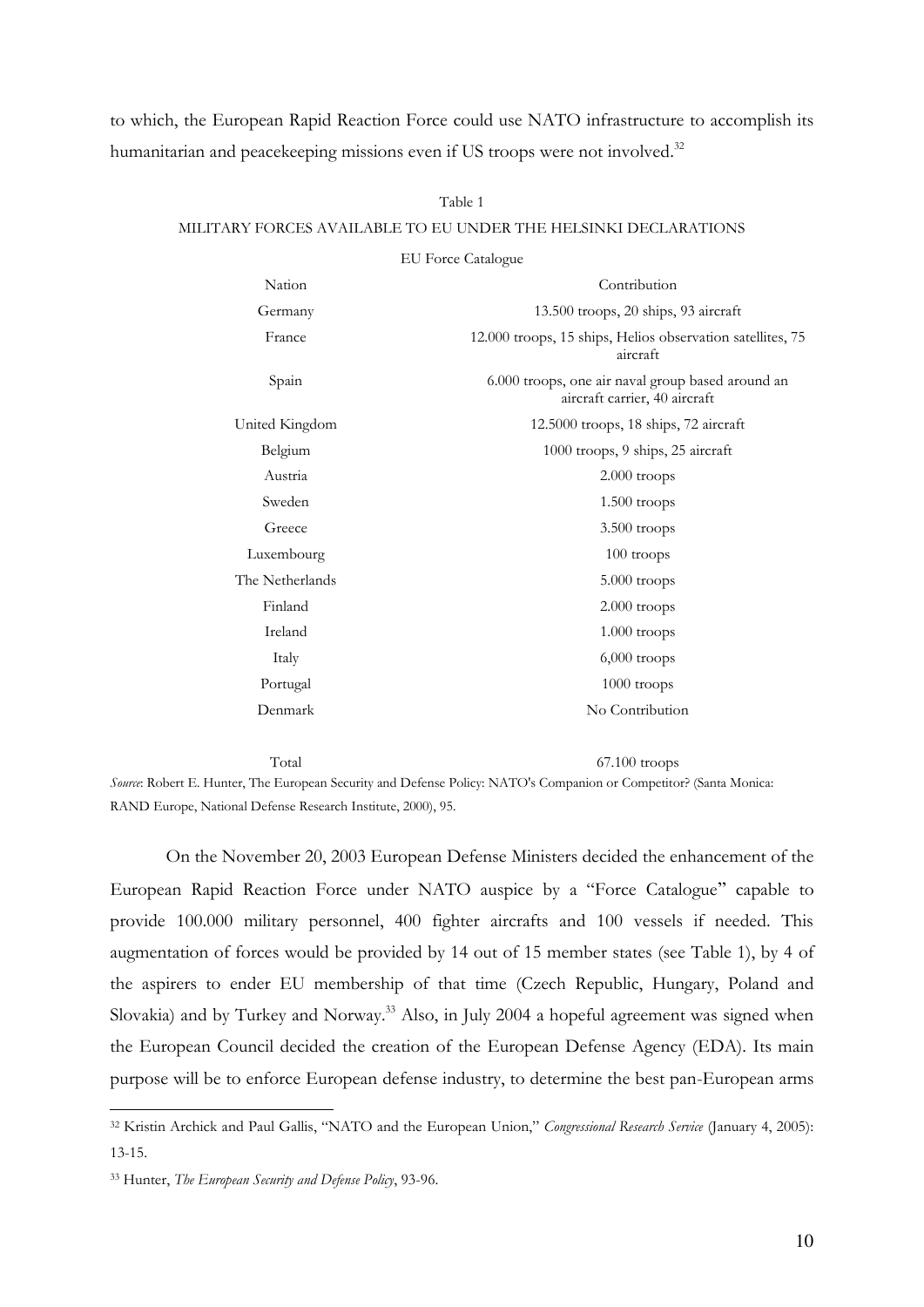policy, to create a common pool for R&D in military applications, to contribute in bolstering EU military capabilities in those areas that lacks ability, like strategic lift and finally, to provide capable advisors in security matters and CFSP.<sup>34</sup> Furthermore, the 2009-2012 period significant deliveries of the pan-European strategic transportation aircraft, the A400M, the UK's new communication satellite system, the Skynet 5, the pan-European navigation satellite system, the Galileo and the new British and French carriers probably delivered at about 2015 will dramatically increase EU's military capabilities.<sup>35</sup>

As a result of all these prodigal agreements for the institutional integration of EU military capabilities since December 2003, EU has successfully launched 19 peacekeeping missions from which 11 are still running. In 2009 EU was the second largest provider in peacekeeping operations running 12 (United Nations were running 23 peace operations and NATO 3) with 7932 deployed staff.<sup>36</sup> Additionally, during the European Council of Brussels (June 2004) European leaders commit themselves with the Headline Goal 2010 according to which, member states must have developed an effective pan-European Rapid Reaction Force by 2010 capable of undertaking a spectrum of rescue, disarmament and peacekeeping missions. $^{37}$ 

Finally, on June 13, 2007 European leaders decided to approve the Lisbon Treaty except Ireland.<sup>38</sup> European leaders also adopted the term European Security and Defense Policy (ESDP) as alternative for CFSP and they decided to merge the post of High Representative of CFSP with that of the Commissioner of Foreign Affairs so as to make it more effective. The new High Representative of the Union for Foreign Affairs and Security Policy will also be the Vice President of the EU.

The new High representative will permanently keep its post as the Commissioner of Foreign Affairs as he won't be changed every six months when a new member state undertakes

<sup>34</sup> Frank Slijper, "The emerging EU Military-Industrial Complex Arms Industry Lobbying in Brussels," *Transnational Institute*, no. 2005/1 (May 2005): 5-19.

<sup>35</sup> Posen, "European Union Security and Defense Policy," 180.

<sup>36</sup>Peacekeeping missions under the auspice of EU have been launched in FYROM (Operation Concordia), Bosnia-Herzegovina (Operation Althea), Kosovo, Congo (Operation Artemis), Somalia, Georgia and Chad etc. See Stockholm International Peace Research Institute (SIPRI), *SIPRI Yearbook 2009 Summary*: *Armaments, Disarmament and International Security*, ed. Bates Gill (Oxford: Oxford University Press 2009), 6-7.

<sup>37</sup> Julian Lindley-French, "Headline Goal 2010 and the Concept of the EU battle groups: An Assessment of the Build-up of a European Defense Capability," *Cicero Foundation* (8 – 9 December 2005): 2-7.

<sup>38</sup> Ireland finally accepted Lisbon Treaty in November 2009 after a national referendum.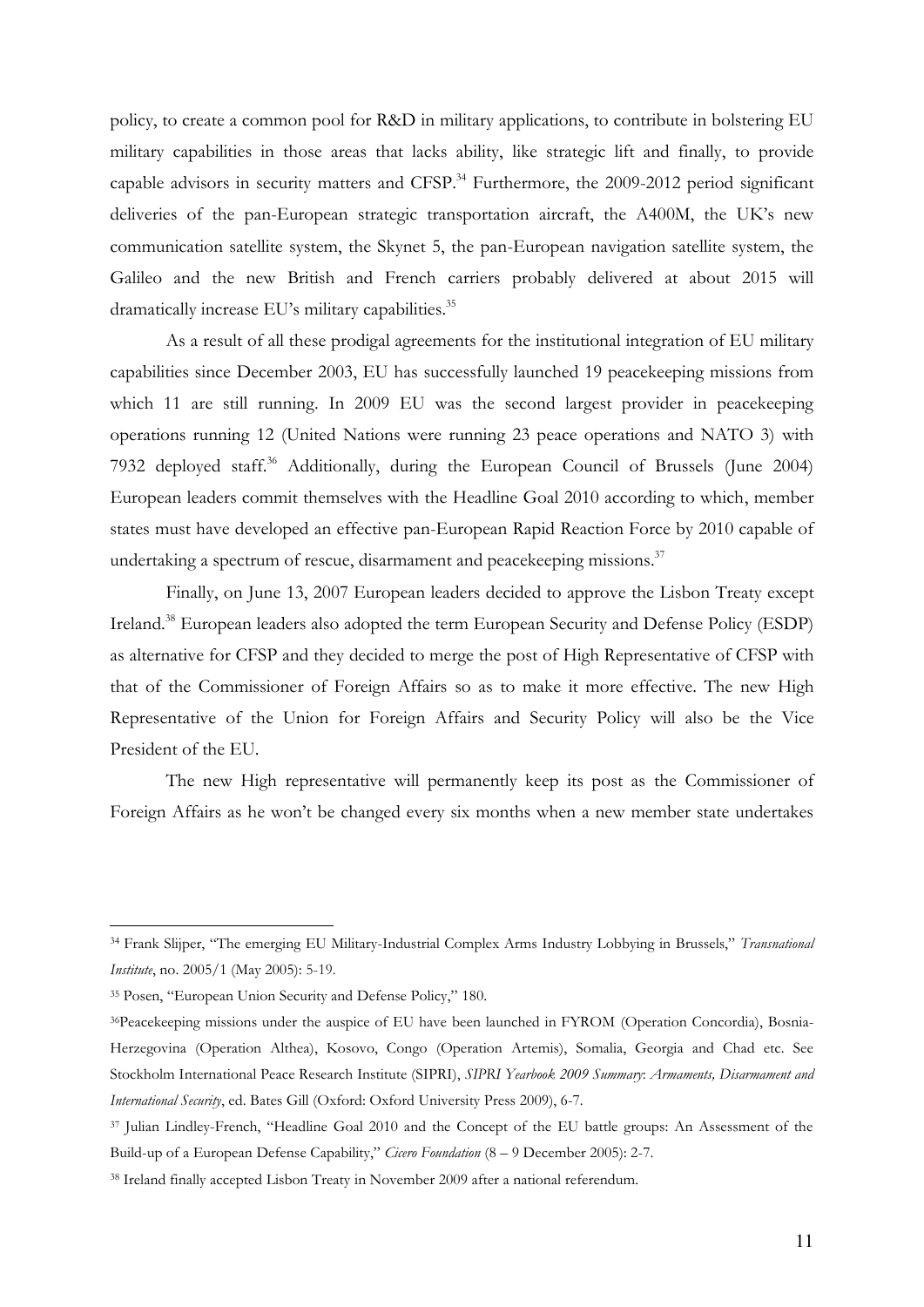the presidency of the EU.<sup>39</sup> Also, due to the Franco-German axis effective pressure the permanent structured cooperation was decided according to which in case some members states regard that they do have the military capabilities to run a military mission under the aegis of EU, they must be allowed to do so, providing the rest member states approval via the special majority method so as to by-pass the veto right that could paralyse any CFSP decision.<sup>40</sup>

#### FIRST CONCLUSIONS

So far it become understood that during the Cold War era (1945-1991) European nations were absolutely dependant on NATO in order to effectively face the Soviet threat and that all the significant agreements for the implementation of the European security strategy were strongly influenced by a series of economic agreements that affected their final configuration. During the 1992-2010 period European leaders decided the establishment of a set of agreements that could boost the evolution of CFSP further via its institutional integration. New agencies emerged to enhance the military integration of EU member states and the European defense industry. The peacekeeping missions that were successfully undertaken by the European Rapid Reaction Force in 19 different cases since 2003 showed that that the EU does not any more have an "army whose battlefield is within a desktop in Brussels".

### US SECURITY STRATEGY AS AN EMERGING COLD WAR SUPERPOWER TO THE 21<sup>ST</sup> CENTURY

With the end of WW II US remained the only western military power able to defend effectively the so called "free world" from the Soviet "iron curtain". The new bipolar system that emerged was characterized by the harsh antagonism between the two new superpowers for geostrategic expansion and global dominance. However, American analysts and politicians did not see US intervention in global matters only as a chance for global hegemony but also as a means of protecting US's politico-economic future regime. American analysts strongly influenced by Nicholas Spykman's theory for Global Balance and thus interpreted Soviet ambitions for

<sup>39</sup> On November 2009 the Belgian Herman Van Rompuy was elected as the new president of EU whereas the demanding post of High Representative of the Union for Foreign Affairs was given to Catherine Ashton from the UK.

<sup>40</sup> Nicole Alecu de Flers, "The provisions on CFSP and CSDP," 11-14.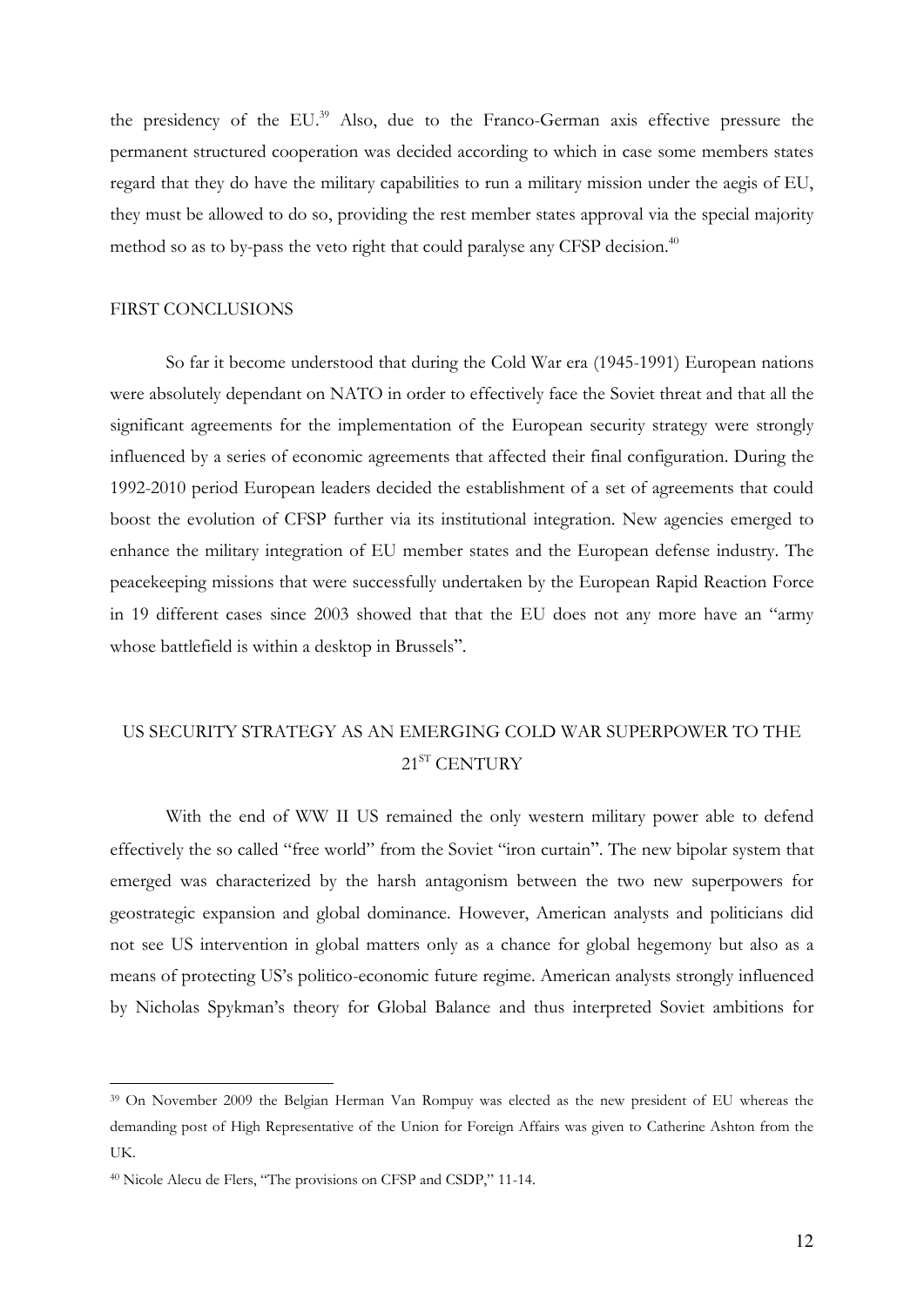geostrategic expansion in Eurasia as a serious threat similar to Nazi Germany's and Japan's autocrat military regimes intentions to dominate Western Hemisphere. $^{41}$ 

The successful launch of the first two nuclear weapons against Japan in August 1945 made US policymakers early understood that due to their tremendous lethality, nuclear weapons should not be proliferated by all costs to other nations. US nuclear weaponry had a deterrent role. According to the American defense planning, nuclear weapons could be used as a final solution to deter any possible invasion of the Soviet military forces in Western Europe.<sup>42</sup> However, American nuclear doctrine altered since Soviets managed to develop their own first nuclear weapons in 1949, eleven years earlier than the American estimations.<sup>43</sup> US policymakers attempted for a postwar global cooperation for international peace and stability with the Soviet regime. They thought that, through commerce, exports and investments in each others markets the case of war between the two superpowers could be expelled. But the two emerging superpowers were disagreeing in every issue for Europe and Asia.<sup>44</sup> It soon became evident that Soviets were eager for spreading communism, expand their power and eventually, even to confront with the Western powers as a way to achieve their ambitions.<sup>45</sup>

It is obvious that the combination of the tremendous Soviet firepower in conventional weaponry enhanced by a lethal nuclear arsenal against an unprotected Western and Central Europe could pose a serious threat for US interests and security. Evidently, US analysts feared of being circulated gradually by hostile regimes existing even in the American Continent. Under those circumstances US post WWII governments were forced to abandon the Monroe Doctrine by replacing it with that of Truman, which meant that by that time and further on, US geopolitical interests and military presence could be expanded globally.<sup>46</sup>

Defense weaknesses of states throughout Western Europe and Japan convinced US governments in the latest years of 40's that their contribution to their defense against the Soviet

<sup>41</sup> Robert J. Art, "The United States, The Balance of Power, and World War II: Was Spykman Right?" *Security Studies* 14, no. 3 (July–September 2005): 368-373.

<sup>42</sup> Mark Trachtenberg, *A Constructed Peace, the Making of the European Settlement 1945-1963* (Princeton: Princeton University Press, 1999), 96.

<sup>43</sup> Shulzinger, *U.S Diplomacy Since 1900*, 222-225.

<sup>44</sup> Kevin Narizny, "Rational Idealism: The Political Economy of Internationalism in the United States and Great Britain, 1870-1945," *Security Studies* 12, no. 3 (spring 2003): 3-4. See also Shulzinger, *U.S Diplomacy Since 1900*, 210.

<sup>45</sup> Seth Weinberger, "Institutional Signalling and the Origins of the Cold War," *Security Studies* 12, no.4 (Summer 2003): 95-96.

<sup>46</sup> Michael Cox, "From the Truman Doctrine to the Second Superpower Détente: The Rise and the Fall of the Cold War," *Journal of Peace Research* 27, no. 1 (February 1990): 25-31.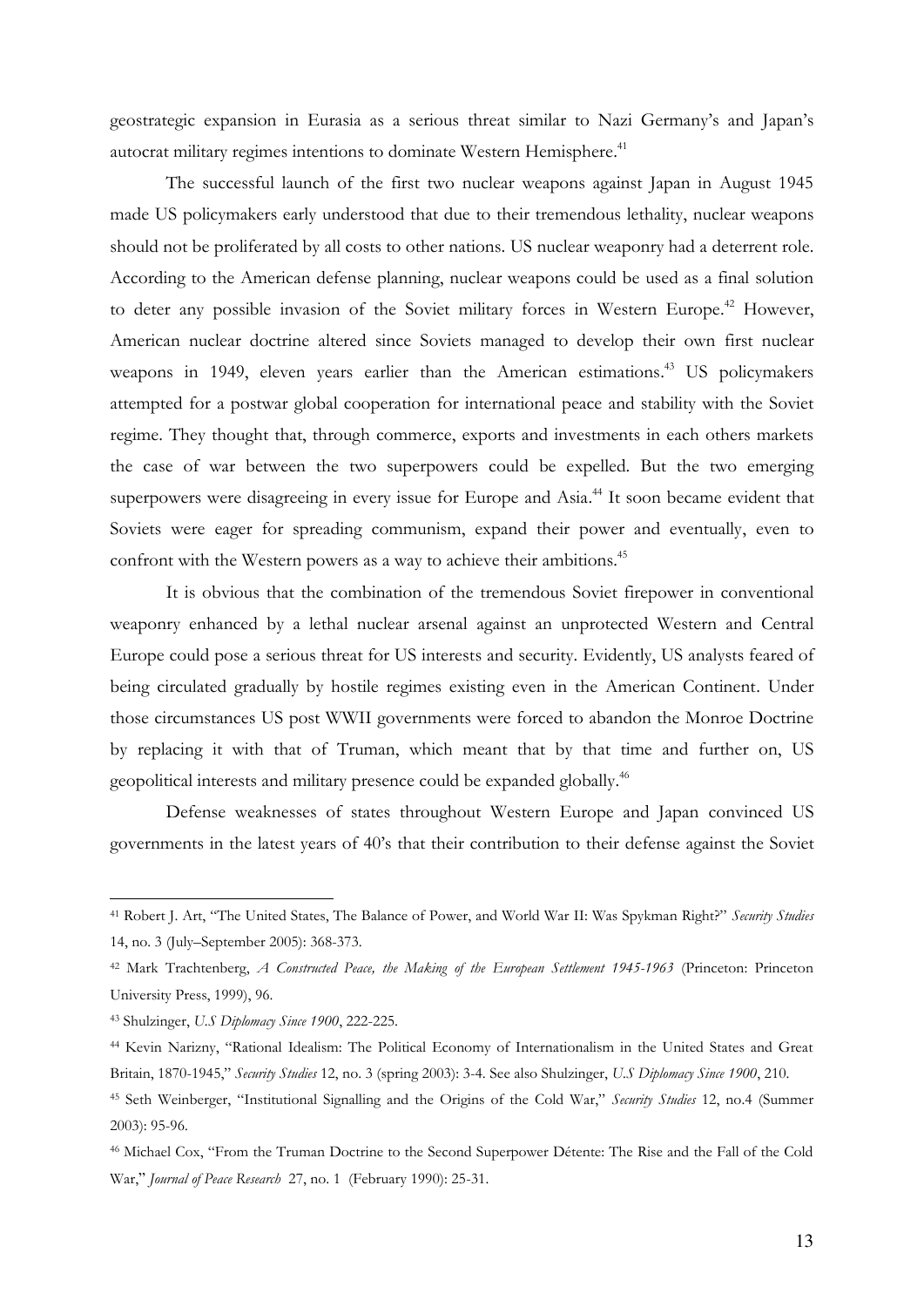rising tide was bounded.<sup>47</sup> Instead of being circulated by hostile Soviet satellite regimes, US opted for its decisive expansion in Western Europe, Eurasia (mainly the Persian Gulf) and Japan so as to protect their allies and to securitize access in strategic industrial raw materials. For the above reasons, US signed a series of defense agreements with friendly states in Asia and Oceania to contribute to their protection. United States with Australia and New Zealand signed the (ANZUS Treaty) in 1951, the defense treaty with Filipinas (1951) and South Korea (1954), the SEATO treaty in 1954 and finally, the defense treaty with Japan in 1960. <sup>48</sup>

It was obvious that the advantage of being the encircler, than the encircled, prevailed as a main American doctrine even when the United States and the Soviet Union both had nuclear weapons.<sup>49</sup> According to our view, this policy of "active defense" against a static deterrence policy was the real reason for the creation of the American global hegemony that followed during the next decades till today.<sup>50</sup>

#### THE ECONOMIC PRICE FOR THE AMERICAN HEGEMONY

In the economic field, the US economy had recovered from the consequences of 1929's Great Depression through the mass production of the defense industry during 1941-45 which historically was named as military Keynesianism.<sup>51</sup> Through the Bretton Woods Agreement (1944), the International Monetary Fund and the World Bank were created and a new stable economic environment was established based on Keynesian economic thought. In addition, via the Marshall Plan during 1948-1951, US transferred approximately 13.2 billion dollars for the

<sup>47</sup> Benjamin O. Fordham, "Domestic Politics, International Pressure and the Allocation of American Cold War Military Spending,ˮ *Journal of Politics* 64, no. 1 (February 2002): 66-67.

<sup>48</sup> South East Asia Treaty Organisation except USA included also Australia, New Zealand, Pakistan, Filipinas, Thailand, France and the UK. See *The Military Balance 1990-1991* (London: Oxford University Press, 1990), 12.

<sup>&</sup>lt;sup>49</sup> Art, "The United States, The Balance of Power," 403.

<sup>50</sup> Historical evidence approves that Strategic Expansion was the real reason for the emergence of new global powers as it seems with the cases of the so called "Athenian Alliance" established in Ancient Athens after the Hellenic-Persian Wars of the 5<sup>th</sup> century B.C. See Nicholas C. Kyriazis and Michel S. Zouboulakis, "Democracy, Sea Power and Institutional Change: An Economic Analysis of the Athenian Naval Law," *European Journal of Law and Economics* 17, (2004): 118–129. When it comes to the British naval supremacy after the post Elizabethan era in England see Paul Kennedy, *The Rise and the Fall of the Great Powers* (New York: Vintage Books, 1988), 151-159.

<sup>51</sup> Fanny Coulomb and Jacques Fontanel, "Disarmament: A Century of Economic Thought," Defense And Peace Economics, Special Issue (March 2002): 68-69.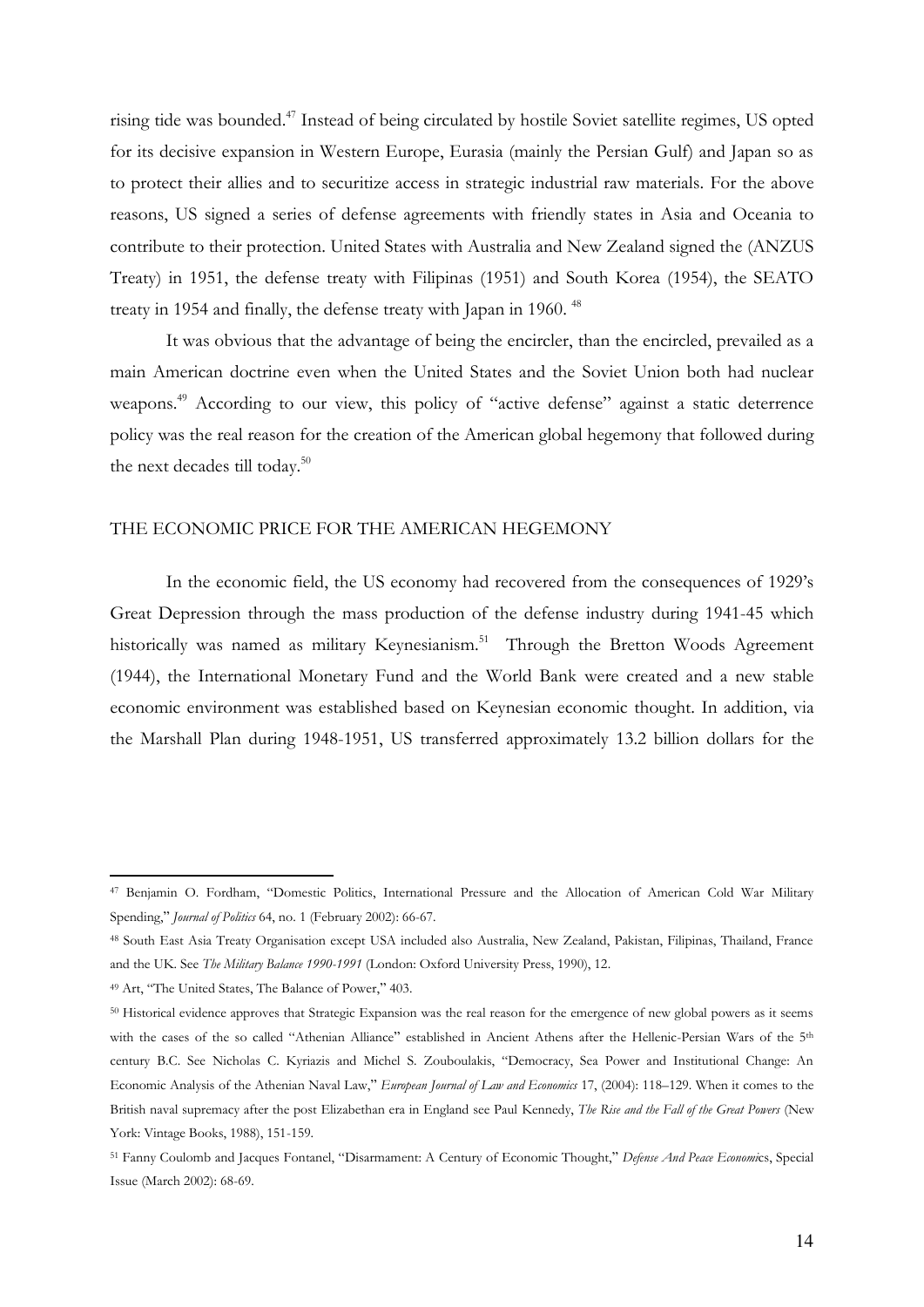recovery of the European economies, from which 3.2 billions were distributed to the UK, 2.7 to France, 1.5 to Italy and 1.4 to West Germany.<sup>52</sup>

 Previously in 1947, through the Truman Doctrine both Greece and Turkey had received economic assistance of 400 million dollars to reorganise their economies and to deter communism.<sup>53</sup> Thanks to the Marshall Plan, during 1948-1951 and afterwards most western European nations achieved rapid economic growth by wiping out the negative effects due to WWII economic recession. In 1951 their Gross Domestic Product was 10% higher than pre-WW II period and the Foreign Direct Investment levels in 50's and 60's were twice as those of 30's.<sup>54</sup>

US spent at about 8.8 billion dollars for the military build up of Europe during 1951-55, whereas for the protection of the allied European countries from the Soviet danger US Armed Forces were obliged to preserve approximately 300.000 troops in Europe during the 1952-1991 period.<sup>55</sup> US spent 12.4 billion dollars for the economic support of Europe though the Marshall Plan, 69.5 for the Korean War (1950-1953), 22.3 for their commitments to NATO, 172.2 for the war in Vietnam whereas US economic and military aid to allied nations came up to 382 billion dollars for 1946-1987 period as a whole. World Bank which was heavily funded by the US, subsidized the friendly to US nations with the colossal number of 273 billions during Cold War era.<sup>56</sup> It is obvious that the economic price for US military prevalence and logistic support of the tremendous American army deployed globally was particularly high especially during war periods by US defense expenditure.

Just after 1945, both USA and USSR were engaged in a technological race for more deadly nuclear weapons and ballistic missiles. As soon as US had the strategic advantage of nuclear monopoly, many important personalities like famous scientists, philosophers and politicians like Leo Szilard and Bertrand Russell and above all the military, were discussing about a possible pre-emptive attack against the Soviet Union to prevent it from acquiring such a weaponry.

<sup>52</sup>Βranford De Long and Βarry Eichengreen, "The Marshall Plan: History's Most Successful Structural Adjustment Program," National Bureau of Economic Research, Working Paper no. 3899 (October 1991): 14.

<sup>53</sup> Greece received 300 million dollars during 1945-49 Civil War. See Shulzinger, *U.S Diplomacy Since 1900*, 207-210.

<sup>54</sup> De Long and Eichengreen, "The Marshall Plan," 50.

<sup>55</sup> Jones, "The European Union and the Security Dilemma," 132-138. Paul Kennedy also estimates that during Cold War, at about 50-60% of US military forces were allocated in Europe. Kennedy, *The Rise and the Fall of the Empires*, 518.

<sup>56</sup> Patterson*, On Every Front,* 192.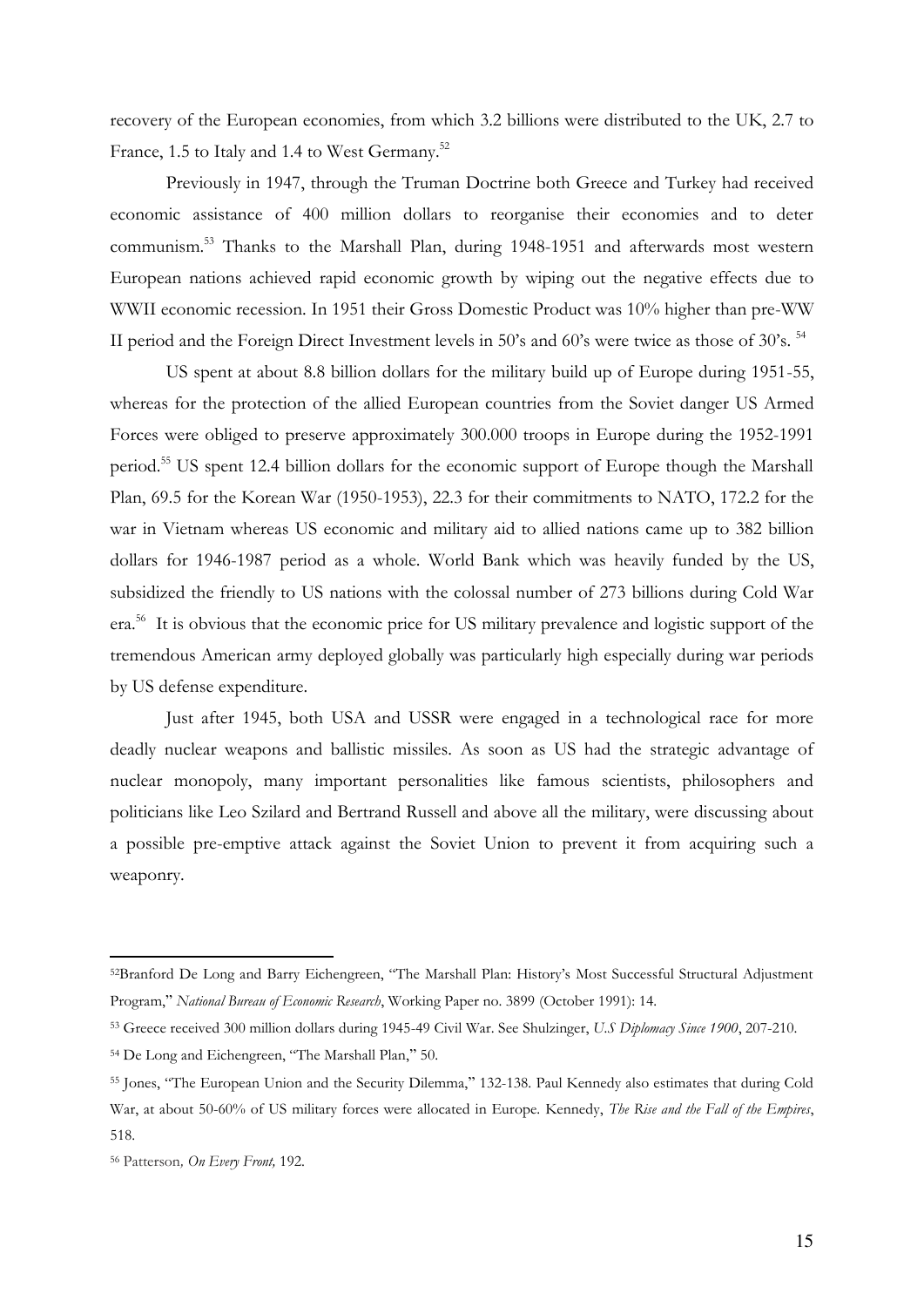The European WW II winners like the British Prime Minister Winston Churchill and the French President Charles De Gaulle were in favour of such an attack.<sup>57</sup> However, in 1957 the Soviets launched their first Intercontinental Ballistic Missile (ICBM) and orbited their first satellite, the Sputnik.<sup>58</sup> Moreover, some of the political actions of both superpowers caused Cold War tension to escalate. Soviets invaded Czechoslovakia (1948 and 1968), Hungary (1968) and Afghanistan (1979) whereas Americans intervene in Europe through NATO, they engaged in the Korean War (1950-53) and they took part in the Cuban missile crisis in 1962.<sup>59</sup> During 1950's and 70's USA developed a new conceptual framework to analyze the nuclear threat by implementing new doctrines such as the "Mutually Assured Destruction" most known as MAD, the "Massive Retaliation" and the "Flexible Response.<sup>60</sup>" In 1972 both USA and the USSR signed the Anti-Ballistic Missiles-ABM Treaty and the Strategic Arms Limitation Treaties in 1972 and 1979 and finally, the Intermediate Nuclear Forces Treaty in 1987, all intended to the limitation of nuclear weapon installations.<sup>61</sup> Furthermore, during 80's the intention of the US president Ronald Reagan to launch an antiballistic protection system against ICBM's caused a new arms race between the superpowers most known as "Star Wars" that precipitated the collapse of USSR mainly due to its poor economic performance and thus, entailed the end of Cold War.<sup>62</sup>

As historical data approve during Cold War, US spent twice than all the other NATO member states in absolute numbers whereas US contribution to NATO defense burden was as

 $\overline{a}$ 

<sup>57</sup> Marc Trachtenberg, "Preventive War and U.S. Foreign Policy,ˮ *Security Studies* 16, no. 1 (January–March 2007): 2-5.

<sup>58</sup> The equivalent US ICBM project called Atlas provided the first missile in 1958. See Davis Dyer, "Necessity as the Mother of Convention: Developing the ICBM, 1954-1958," *Business and Economic History* 22, no. 1 (Fall 1993): 194-196.

<sup>59</sup> Dagobert L. Brito and Michael D. Intriligator, "Arms races and proliferation," in *Handbook of Defense Economic*s, ed. Todd Sandler and Keith Hartley (Amsterdam: North Holland, 1995), 155-159. This military hyper-expansion of both superpowers caused them to implement a policy of "Détente" with a view to create a safer global environment. See Patterson, *On Every Front*, 189-220.

<sup>&</sup>lt;sup>60</sup> About MAD see Jack Hirshleifer, "Theorizing About Conflict," in *Handbook of Defense Economic*s, ed. Todd Sandler and Keith Hartley (Amsterdam: North Holland, 1995), 171. However, as the Soviet Union began to build its strategic forces in the late 1960's and early 1970's MAD doctrine (1949-1966) was replaced by Flexible Response, allowing for a measured response to aggression that would avoid an immediate nuclear exchange. See Amara, "NATO Defense Expenditures," 450-453 ; Amy F. Woolf, "U.S. Nuclear Weapons: Changes in Policy and Force Structure," *Congressional Research Service* (January 23 2008): 6-7.

<sup>&</sup>lt;sup>61</sup> Brito and Intriligator, "Arms races and proliferation," 155-159.

<sup>62</sup> Rowland T. Maddock, "The Soviet Defense Burden and Arms Control," *Journal of Peace Research* 24, no. 4 (December 1987): 388-391. For the inefficiencies of the central economic planning that lead to the final collapse of the Soviet economy see Fred Coleman, *The Decline and Fall of Soviet Empire, Forty Years that Shook the World, From Stalin to Lenin* (New York: St Martin's Press, 1996), 118-138.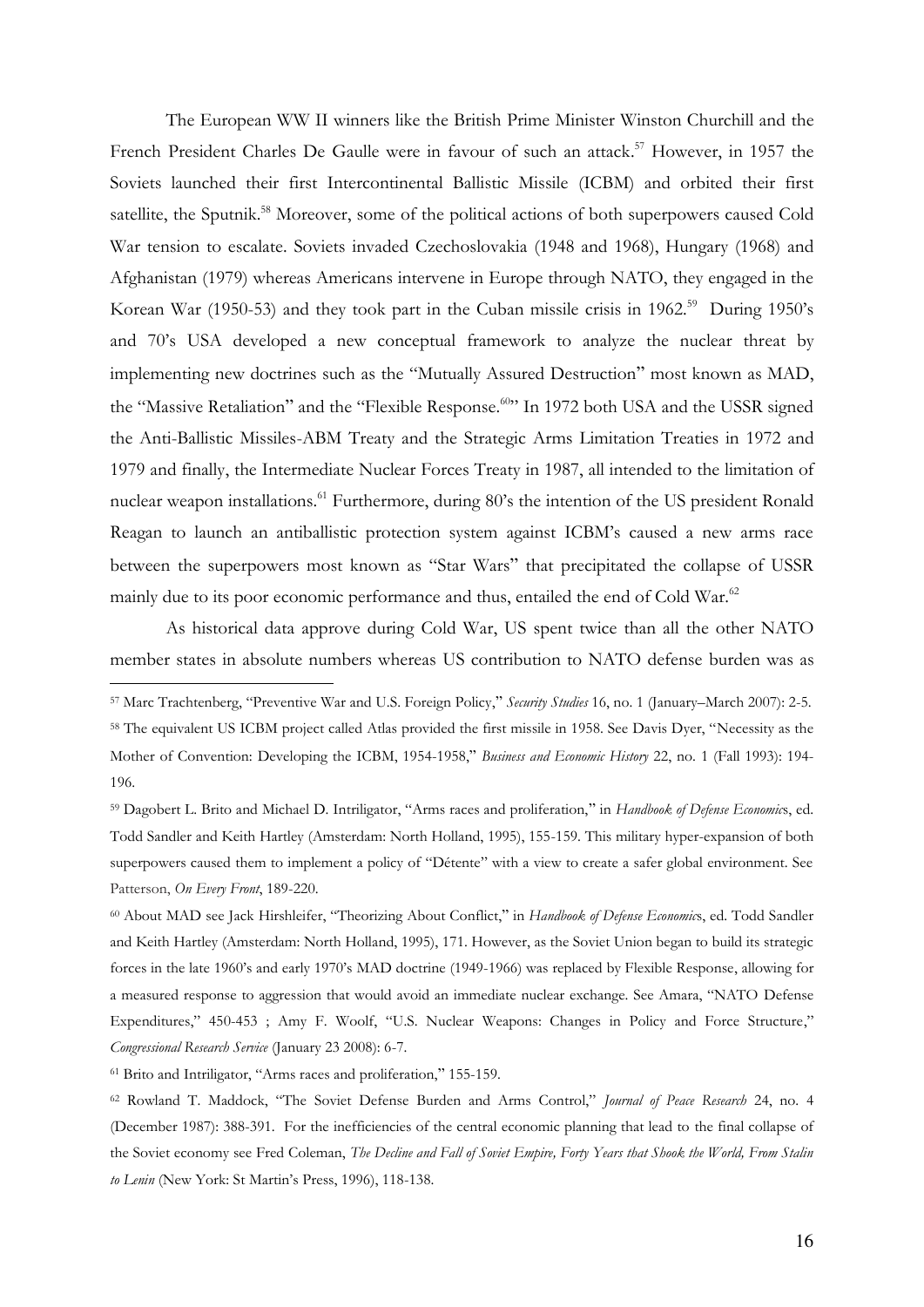high as 75%! <sup>63</sup> During 1985-89, the last period of Cold War, US were spending 6.3% of their GDP for defense whereas its NATO European allies were spending as a whole 3.3%, which is slightly more than the half of the American defense budget.<sup>64</sup> In 1992, a year after the end of the Cold War, those numbers declined further obviously due to the international trend for global disarmament. EU defense outlays declined from 209 to 183 billion dollars as a whole for 1989- 1998 period.<sup>65</sup>

To sum up, we could say that the postwar WWII geostrategic environment shaped in such a way that posed US intervention in global affairs necessary not only for the protection of their allies but for themselves too. However, according to our view it is not easy to reach a verdict about the true motives of US policy makers. Did the US contribute to the defense of their Allies only as a need for the protection of US politico-economic interests, or the adoption of the Trumann Doctrine was just the result of the American quest of hegemony after 1945, or a combination of both? Were US ready and capable of undertaking such global burdens for the protection of the free world, or their commitment was just the result of a historic conjuncture?

However, what is true and has been verified in this section, is that the economic price for the US military intervention globally to protect their allies was tremendous and that US allies reaped the rewards of peace and security via "Pax Americana" by free riding at the expense of US colossal defense burden.

#### US DEFENSE POLICY DURING 1992-2010

The collapse of the Soviet empire in 1991 created a new unipolar security system with the US remained the only global superpower. The global decline of defense spending affected US too. However, US continued to preserve their military presence in allied territories globally. Not only NATO did not disembodied but also expanded through two main enlargements in 1999 (Poland, Czech Republic and Hungary) and in 2004 (with ex-Soviet satellites Estonia, Latvia, Lithuania and also Romania, Slovenia and Slovakia).<sup>66</sup>

<sup>&</sup>lt;sup>63</sup> James C. Murdoch, "Military Alliances: Theory and Empirics," in *Handbook of Defense Economic*s, ed. Todd Sandler and Keith Hartley (Amsterdam: North Holland, 1995), 102. See also among others Prabal Roy Chowdhury, "Alliances Among Assymetric Countries", *Defense And Peace Economics* 18, no. 3 (June 2007): 253-263.

<sup>&</sup>lt;sup>64</sup> Paul Dunne, "The Defense Industrial Base," in *Handbook of Defense Economic*s, ed. Todd Sandler and Keith Hartley (Amsterdam: North Holland, 1995), 411-414.

<sup>65</sup> Chistos Kollias, Emmanouel Athanasiou and Stavros Zographakis, "The Effects of Defense Spending Reductions: A CGE Estimation of the Foregone Peace Dividend In the Case of Greece," Defense And Peace Economics 13, no. 2 (January 2002): 111.

<sup>66</sup> Amara, "NATO Defense Expenditures," 449.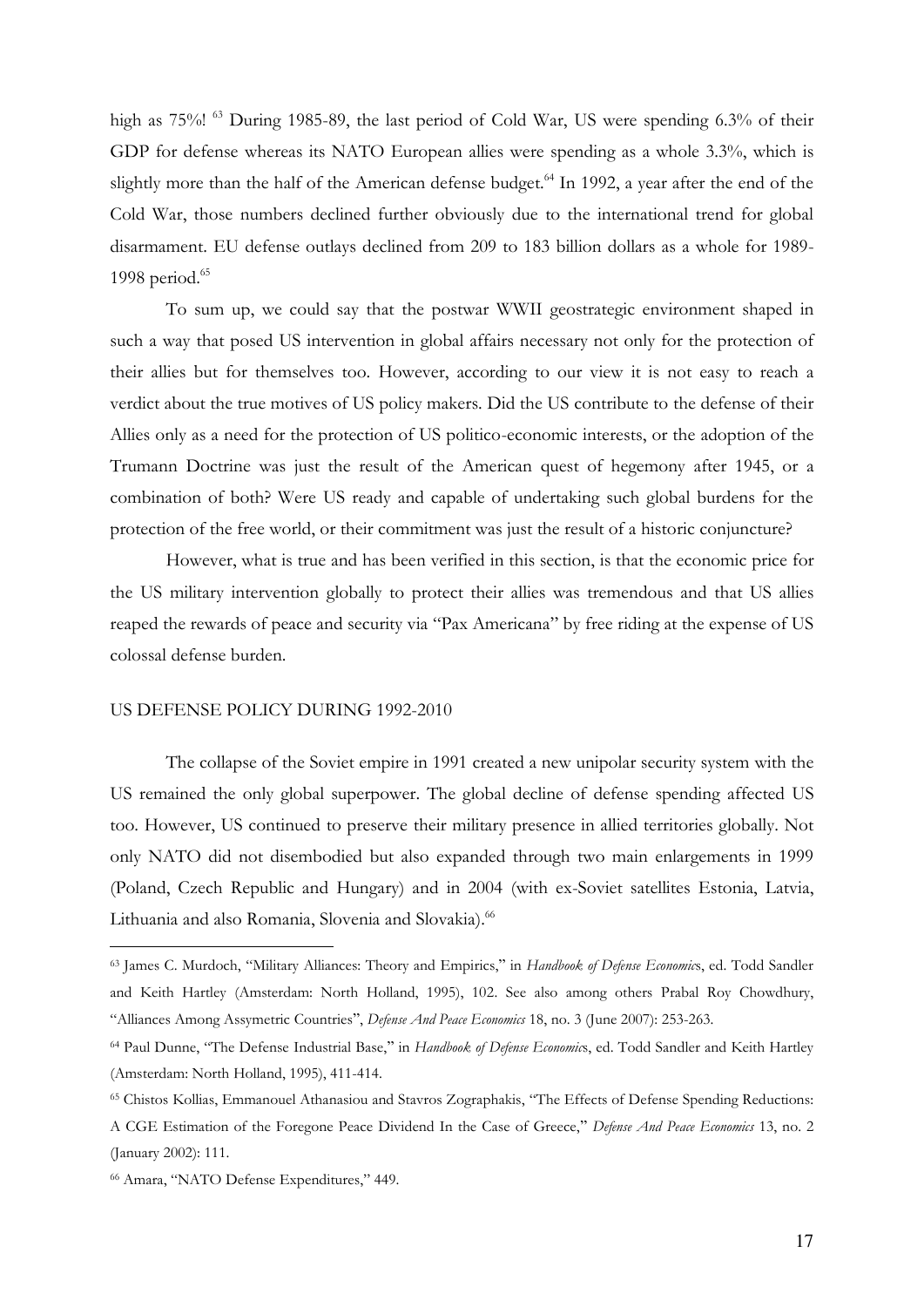These two enlargements in Eastern Europe were strongly opposed by Russia but they considered necessary for the protection, democratization, marketization and thus economic prosperity of central-east European nations.<sup>67</sup> During 1995-2004 US military personnel was reduced from 2.2 million to 1.4.<sup>68</sup> But the gradual reduction of US defense expenditure during 1985-1998 terminated abruptly when new elements indicated that Iraq was developing chemical, biological and nuclear weapons of mass destruction.<sup>69</sup>

In September 11, 2001 the horrible terrorist attack in the twin towers of the International Commerce Center in New York caused the death of 3000 American civilians and an economical damage of 28.7 billion dollars.<sup>70</sup> After the strike US government undertook a new "crusade" against terrorism" that caused the defense expenditures during 2000-2009 period to skyrocket.

US defense budget as a percentage of the annual GDP increased from 3.15% to 4.88 % during 1999-2008 period an increase at about 75% and jumped from 3.1% to 4.9% of GDP for 2000-2009 period.<sup>71</sup> After the 11/9, US government launched a campaign in Afghanistan (2001), in Iraq (2003) and some other anti-terrorist operations that burdened US defense budget with 1.024 trillion dollars during 2001-2010 period.<sup>72</sup>.

Finally, it is estimated that the total US defense expenditures in "war against terror" campaigns until 2013 will cost to the American citizens the astronomical number of 1.3-1.8 trillion dollars! <sup>73</sup>

<sup>67</sup> Except NATO all these states became members of the EU too. See Rachel A. Epstein, "Nato Enlargement and the Spread of Democracy: Evidence and Expectations," *Security Studies* 14, no. 1 (January–March 2005): 64. The most recent participation in NATO decided in 2009, when Albania and Croatia joined in. See NATO Library, "Accession of Albania and Croatia to NATO," *Public Diplomacy Division*, no. 2 (2 April 2009): 2-12.

<sup>68</sup> Todd Sandler and Keith Hartley, "Defense in a Globalized World: An Introduction," in *Handbook of Defense Economic*s ed. Todd Sandler and Keith Hartley (Amsterdam: North Holland, 1995), 618.

<sup>69</sup> Ronald R. Krebs and Jennifer K. Lobasz, "Fixing the Meaning of 9/11: Hegemony, Coercion, and the Road to War in Iraq," *Security Studies* 16, no. 3 (July–September 2007): 415.

<sup>70</sup> Walter Enders, "Terrorism: An Empirical Analysis," in *Handbook of Defense Economic*s ed. Todd Sandler and Keith Hartley (Amsterdam: North Holland, 1995), 849-850.

<sup>71</sup> *The Military Balance, 2010* (London: Routledge Taylor & Francis Group, 2010), 22-23. Major increase in military spending for the same period is also verified by other two reliable sources: See Travis Sharp, "Fiscal Year 2010 Pentagon Defense Spending Request: February Topline," *Centre for Arms Control and non Proliferation*, (February 26 2009): 4-12; SIPRI, "SIPRI Yearbook 2009," 11-13.

<sup>72</sup> *The Military Balance,* 2010, 24.

<sup>73</sup> Congressional Budget Office, Withdrawal of U.S. Forces from Iraq: Possible Timelines and Estimated Costs (Washington, D.C.: 2009), 50. See also the *The Military Balance, (2010)*, 27.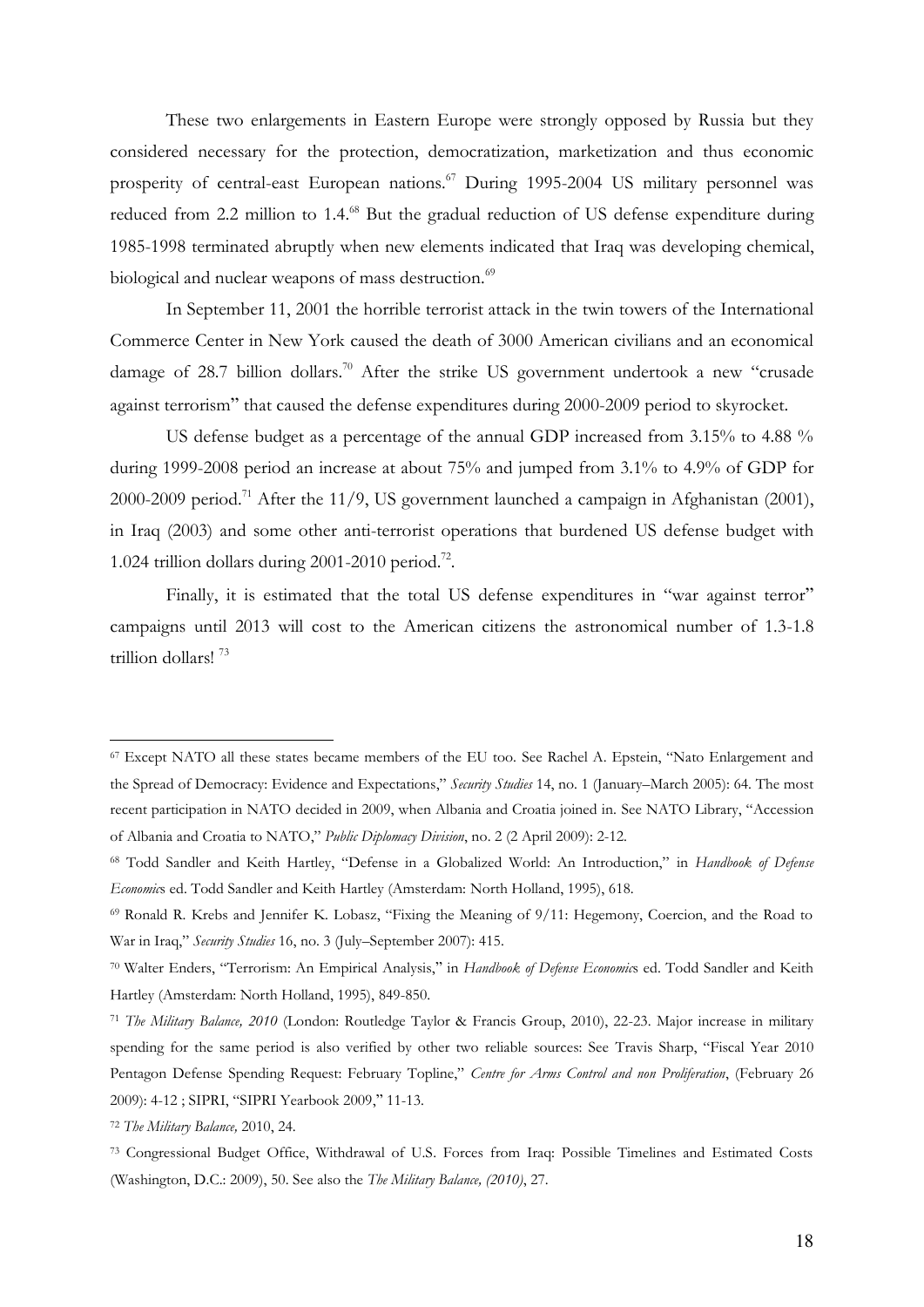#### THE AMERICAN STRATEGY FOR THE EUROPEAN CFSP

US politicians faced the European CFSP policy from its early stages with mistrust. After the Maastricht Agreement in 1992, US policymakers feared that the reactivation of CFSP through WEU and the Franco-German multinational military troops (the Eurocorps) could undermine NATO's efficiency and might limit their influence in Europe. Thus, American diplomats as early as 1992 achieved the incorporation of WEU/Eurocorps to the North-Atlantic Alliance's structures so that they could not function as a competitor but as a supplement to  $\mathrm{NATO}^{\tau_4}$ .

Moreover, the St. Malo British-French agreement for the implementation of an autonomous CFSP raised a lot of concerns to American policymakers about NATO's survivability.<sup>75</sup> Moreover, the 1998 Helsinki decisions from EU member states for the creation of the proposed 60.000-man Rapid Reaction Force was regarded harmful for the further continuation of transatlantic ties.<sup>76</sup> US policymakers thought that due to the different views between the Franco-German Axis and USA about the political-military manipulation of Kosovo crisis in 1999, both France and Germany were working for the limitations of NATO's responsibilities.<sup>77</sup>

Thus, during the Washington Summit in April 1999 on the occasion of NATO's  $50<sup>th</sup>$ anniversary, US policymakers demanded the integration of WEU and Eurocorps into the Atlantic Alliance structures with the view to limit their autonomy.<sup>78</sup> From the overall analysis in this section we deduce that the US post Cold War strategy is to help their European allies develop their own military capabilities and become more effective in security matters but within a NATO framework so that US policy could maintain its hegemonic role in Europe.

#### COMPARING EUROPEAN TO AMERICAN DEFENSE STRATEGY

In this section we will make an attempt to determine the factors that determine US global supremacy in the 21<sup>st</sup> century in terms of geopolitical power. According to the theory the level of

<sup>74</sup> Felix Berenskoetter and Bastian Giegerich, "From NATO to ESDP: A Social Constructivist Analysis of German Strategic Adjustment after the End of the Cold War," *Security Studies* 19, (August 2010): 434-435.

<sup>75</sup> Hunter, *The European Security and Defense Policy*, 34-44.

<sup>76</sup> Ronald R. Krebs, "Exchange: A Debate Miscast-Or What Can We Learn From the Case of the EDC?" *Security Studies* 11, no. 3 (spring 2002): 198.

<sup>77</sup> Berenskoetter and Giegerich, "From NATO to ESDP," 439.

<sup>78</sup> Anderson and Seitz, "European Security and Defense Policy Demystified", 26. See also Berenskoetter and Giegerich, "From NATO to ESDP," 441.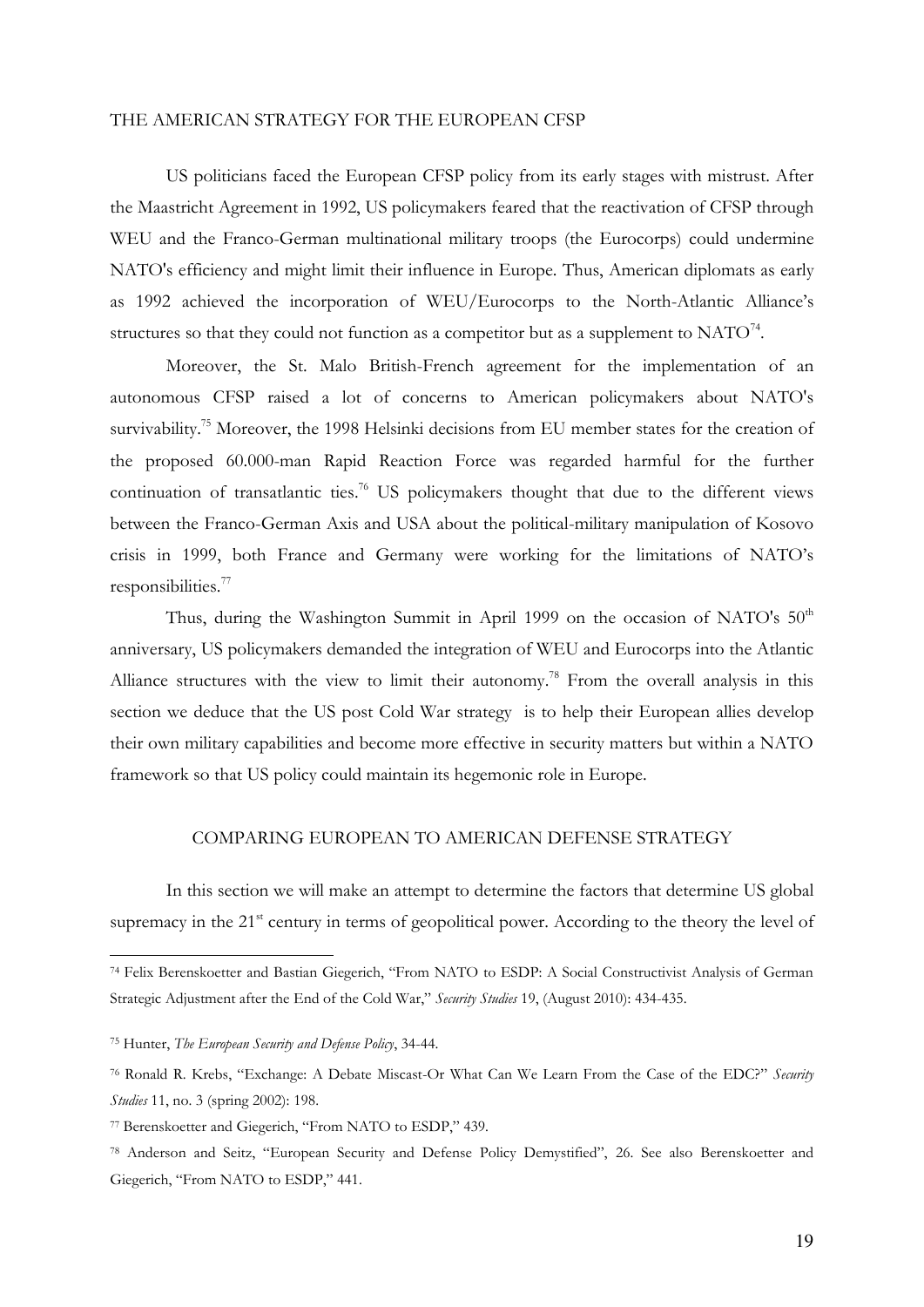the economic strength of a nation determines its military capabilities.<sup>79</sup> Ray Cline presented his own mathematical equation of power which can be described as  $Pp = (C+E+M) \times (S+W)$ . According to it, the power (Pp) of a nation is determined by the sum of its critical mass of population (C=capacity), its economic (E) and military (M) strength, multiplied by the aggregate result of its strategic goals (S) and the will of political leadership (W) to implement the national strategy. $^{80}$ 

However, any attempt to estimate the overall power of a state must also include a series of other factors like geography, military organisation, moral and vigour of a nation and the incentives a society gives to individual action and latitude.<sup>81</sup> In order to evaluate US power we will focus on the first 3 factors (economy, military, population) because strategic goal, political will etc as possible variables are determined by a spectrum of subjective factors which makes their evaluation extremely perplexed, something which we consider that diverges from the purpose of our analysis.

When it comes to the American economy, the 2007-2009 financial crisis had as a consequence US astronomical GDP to lessen from 14.2 in 2008 to 13.8 trillion dollars in 2009, which caused a negative growth (-2.7%). Moreover, GDP per Capital declined from 46.913 in 2008 to 45.161 in 2009 but is still very high. However, the new Obama administration emergency measures launched in 2008/9 such as, the Troubled Asset Relief Program (TARP) and the Financial Stability Plan so as to restore trust in the finance industry and create more jobs, had as a result the return of growth for US economy, in the third quarter of 2009 bringing the recession officially to an end.<sup>82</sup>

In addition, thanks to the American Recovery and Reinvestment Plan American government is going to channel 775 million dollars to economy focusing on infrastructure, energy and education, so that 3 millions of jobs will be saved or created by the end of 2010.<sup>83</sup> According to the Bureau of Economic Analysis (BEA), real GDP increased to 5.6% in the fourth quarter of 2009 whereas GDP increased at about 2.7% in the first quarter of 2010, and 1,7%

<sup>79</sup> Evaghorou L. Evaghoras, "The Economics of Defense of Greece and Turkey: A Contemporary Theoretical Approach for States Rivalry and Arms Race," *Center for International Politics Thessaloniki*, paper presented on the 10th Annual International Conference on Economics and Securi*ty*, 22-24 June 2006.

<sup>80</sup> Ray S. Cline, *World power assessment: A calculus of strategic drift* (Colorado: Westview Press, 1975), 124.

<sup>81</sup> Jeremy Βlack, *Great Powers and the Quest for Hegemony*, *The world order since 1500* (London and New York: Routledge, Taylor and Francis Group, 2008), 1-10.

<sup>82</sup> *The Military Balance, (2010)*, 21-23.

<sup>83</sup> Christina Romer and Jared Bernstein, "The Job Impact of the American recovery and Reinvestment Plan, Office of the Vice President-Elect," *Council of Economic Advisers*, (January 2009): 3-11.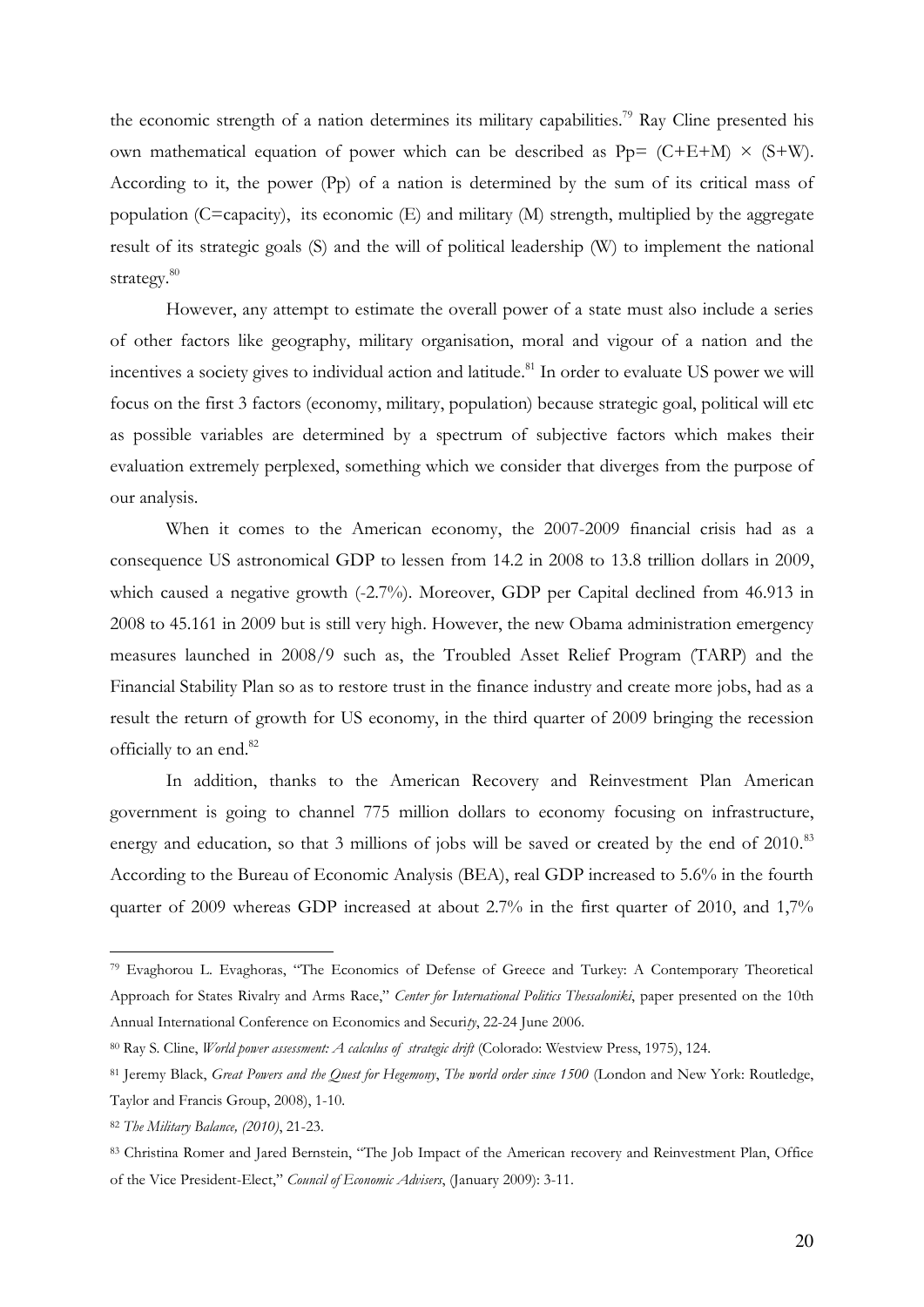during the second. This positive outcome of GDP must be attributed to increases in personal consumption expenditures, fixed and private investments, exports and local government spending.<sup>84</sup> By the above outline we deduce that American economy is gradually recovering from 2007 financial crisis, which is very crucial for the future geopolitical American supremacy as economic performance is a major factor of an nation's strength according to the famous Cline's Equation of Power.

#### WHY U.S IS A SUPERPOWER

As far as military capability is concerned measured here by the level of defense outlays, US defense budget reduced slightly from 696.3 billion dollars in 2008 to 693.6 in 2009 and to 664 in 2010.<sup>85</sup> A little different estimation gives 668 billion dollars for 2010, from which 130 billions are going to be channelled in the ongoing military campaigns in Iraq and Afghanistan, that is analogous to 4-4.8% of national GDP and 23% to the total budget intended for the implementation of fiscal policy.<sup>86</sup> Defense expenditures for fiscal year 2011 are estimated to be 712 billion dollars which is going to be equivalent to 22% of the total national budget and 4.8% of GDP.<sup>87</sup> As for the size of US Armed Forces military personnel, it was as high as 1.580.255 in 2009. 88

Table 1 presents the 10 larger defense spenders globally (in billion dollars) for 2009 based on Stockholm International Peace Research Institute (SIPRI) data from which it can be easily understood why US still preserve their military supremacy in the 21<sup>st</sup> century: According to SIPRI, United States spent 661 billions of dollars for defense which is astronomically higher compared to the second in classification China (100 billions) and the third France (63.9 billions).<sup>89</sup>

<sup>84</sup> Bureau of Economic Analysis (BEA), U.S. Department of Commerce (30 September 2010) in [http://www.bea.gov/newsreleases/national/gdp/2010/pdf/gdp3q10\\_adv.pdf](http://www.bea.gov/newsreleases/national/gdp/2010/pdf/gdp3q10_adv.pdf)

<sup>85</sup> See *The Military Balance, (2010)*, 31 and also Sharp, "Fiscal Year 2010 Pentagon Defense Spending," 1.

<sup>86</sup> Todd Harrison, "Analysis of the Fiscal Year 2010 Defense Budget Request," *Center for Strategic and Budgetary Assessments*, (2009): 1.

<sup>87</sup> Todd Harrison, "Analysis of the Fiscal Year 2011 Defense Budget Request," *Center for Strategic and Budgetary Assessments*, (2010): 1-5.

<sup>88</sup> *The Military Balance, (2010)*, 31.

<sup>89</sup> See http://www.sipri.org/yearbook/2009/05/05A.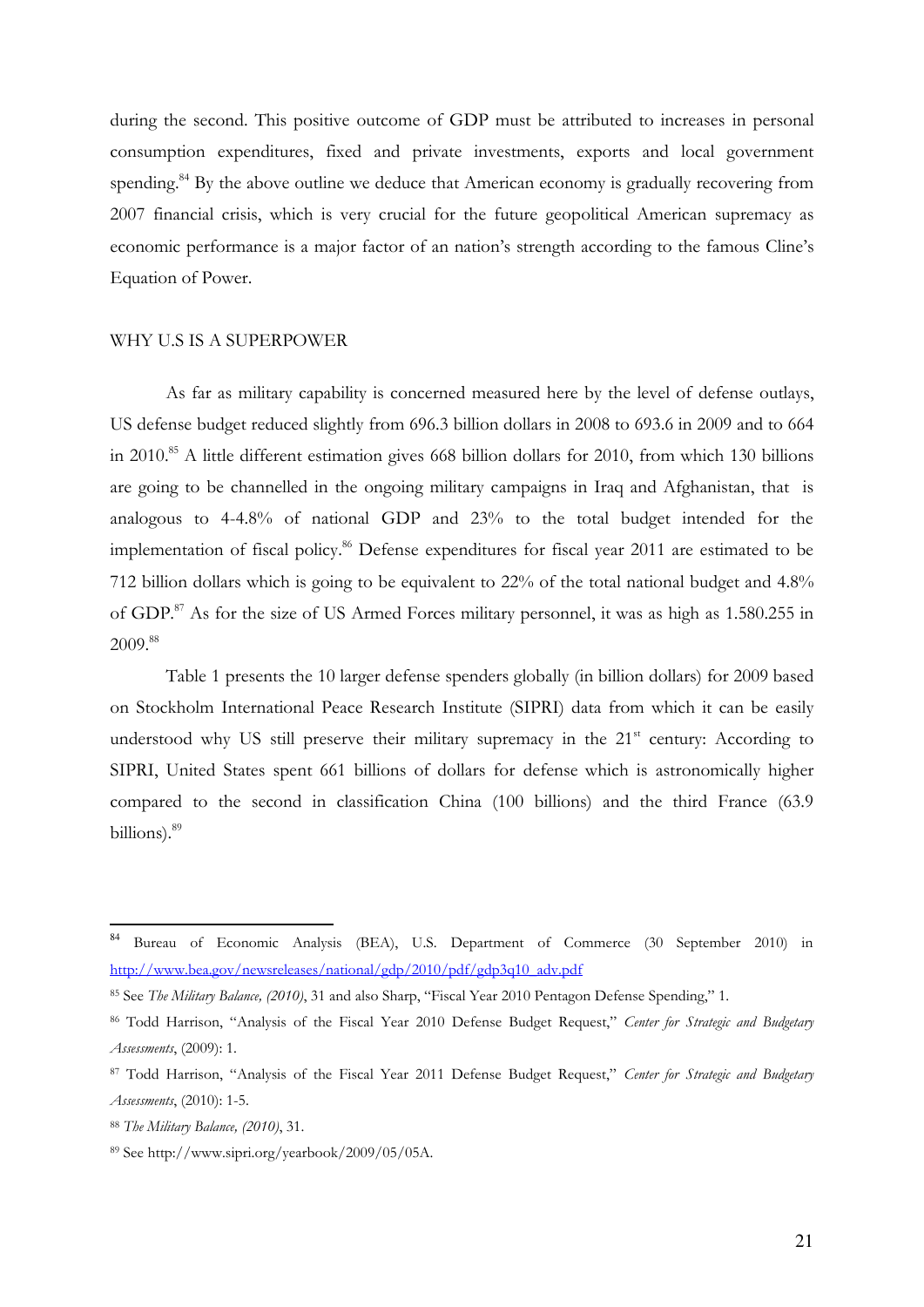| Rank           | Country         | Spending | World<br>Share $(\%)$ |
|----------------|-----------------|----------|-----------------------|
| $\mathbf{1}$   | United States:  | 661      | 43                    |
| $\overline{2}$ | China:          | $[100]$  | [6.8]                 |
| 3              | France:         | 63.9     | 4.2                   |
| $\overline{4}$ | United Kingdom: | 58.3     | 3.8                   |
| 5              | Russia:         | [53.3]   | $[3.5]$               |
| 6              | Japan           | 51.0     | 3.3                   |
| 7              | Germany:        | 45.6     | 3.0                   |
| 8              | Saudi Arabia:   | 41.3     | 2.7                   |
| 9              | India:          | 36.3     | 2.4                   |
| 10             | Italy           | 35.8     | 2.3                   |
|                | World Total:    | 1464     |                       |

Table 1 The 10 military spenders in the world in 2009 (in billion dollars)

 $[$   $]$  = SIPRI estimate.

*Source*: SIPRI 2009, http://www.sipri.org/yearbook/2009/05/05A.

The rest European and Asian nations like UK and Saudi Arabia had substantially lower defense outlays compared to the US. Moreover, US were responsible for the 43% of global defense outlays comparing to the  $22\%$  of European nations altogether.<sup>90</sup> Finally, as for the third major factor of power, American population was 304 millions in 2009 and according to estimations, the entrance of approximately 40 million economically active immigrants to the american economy until 2025 will replace a possible reduction in the number of births.<sup>91</sup>

 As a final statement for the analysis in this section we believe that US triptyque, which is economic strength through economic recovery, military supremacy via unbeatable defense outlays, global military presence in crucial areas of geostrategic interest, their tremendous firepower, and the relatively positive prospects of population numerical tendency can reassure that with the appropriate strategy in the  $21<sup>st</sup>$ , US will continue to hold the sceptre of global supremacy. In the last section of our analysis we present some possible estimations about future challenges the US might face in an attempt to preserve its dominance as a global superpower.

<sup>90</sup> Sharp, "Fiscal Year 2010 Pentagon Defense Spending", 8-10. The tremendous difference in defense expenditures between US and the rest of the world is also verified by other reliable sources: See,

[http://www.armscontrolcenter.org/policy/securityspending/articles/US\\_vs\\_Global](http://www.armscontrolcenter.org/policy/securityspending/articles/US_vs_Global) and

*The Military Balance, (2010)*, 462-472.

<sup>91</sup> Global Trends 2025, *A Transformed World* (Washington, D.C.: US Government Printing Office, 2008): 19.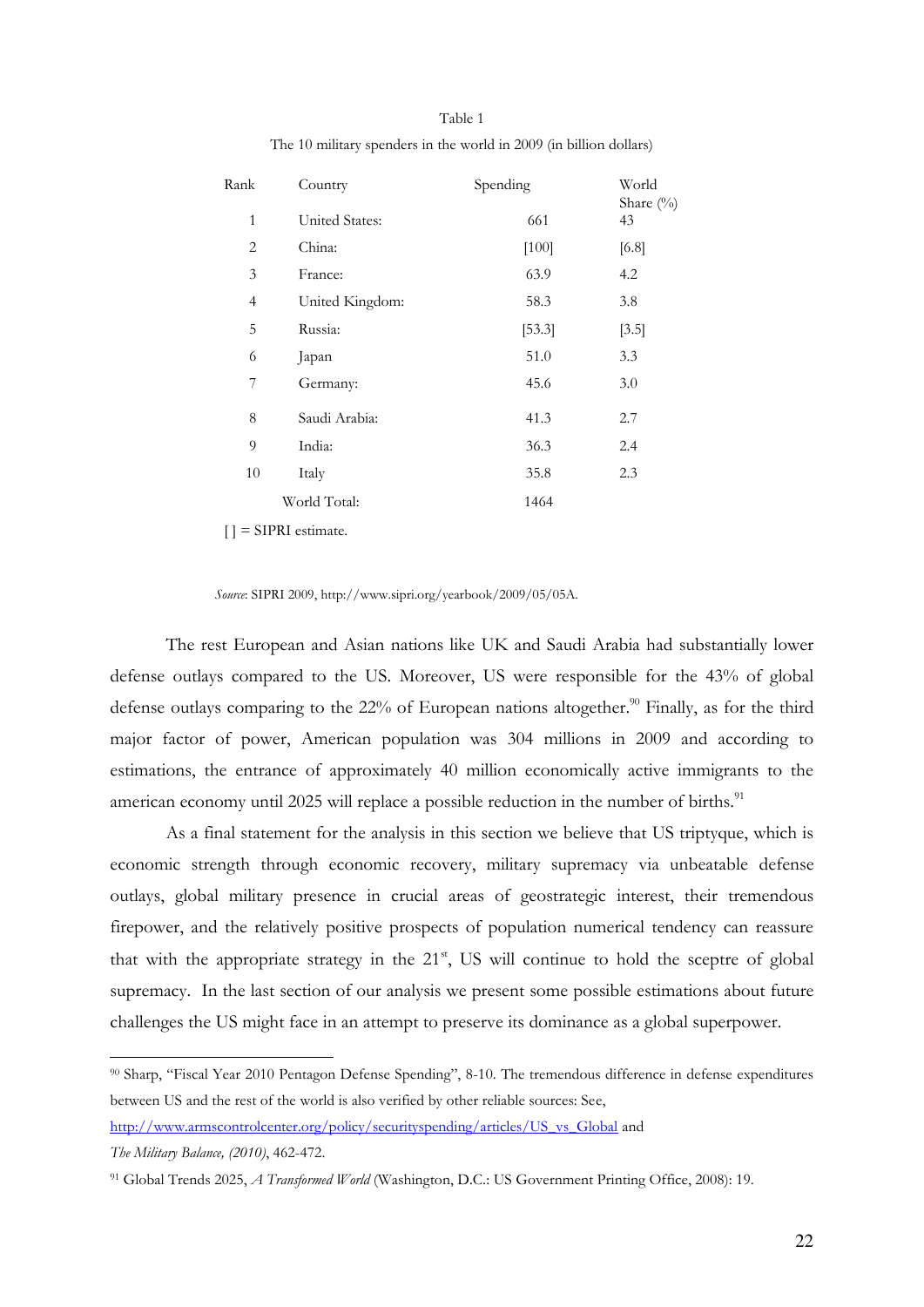### COMPARING EUROPEAN TO AMERICAN DEFENSE STRATEGY THROUGH THE ISSUE OF THEIR DEFENSE EXPENDITURES.

As it has been mentioned before, US defense expenditures for 2011 will rise up to 712 which is analogous to 4.8% of 2011 GDP. A slightly different ceiling in defense expenditures estimates them as high as 733 billion dollars.<sup>92</sup> On the contrary, European defense expenditures as a whole sum  $1.8\%$  on average.<sup>93</sup> EU member states unwillingness to spend more on their defense can be explained by the Theory of Alliances first introduced by Olson and Zeckhauser. According to their empirical study about NATO members, they found that within an Alliance, larger industrialized nations bear disproportionate shares of defense burden comparing to the less developed and smaller allies.<sup>94</sup>

Europeans seem to have adopted a "free rider" strategy at the expense of the US during the Cold War and afterwards because they face security as a public good for which the nonexclusion principle stands.<sup>95</sup> It is obvious that the Marginal Benefit (MB) of Security via NATO is greater than the Marginal Cost (MC) for the European member states as US pay the bill. Furthermore, even between members states burden sharing is not distributed equally. It is very characteristic that 4 out of 15 member states (France, UK, Germany and Italy) were responsible for  $62.6\%$  of EU's defense expenditures as a whole.<sup>96</sup> In Prague in 2002 it was decided a minimum contribution of 2% of GDP in defense expenditure for the European NATO members but an Alliance's essay estimated that USA, Greece, Turkey and Norway were the only "consistent" members in terms of defense burden sharing.<sup>97</sup>

 The reasons of the European nations denial to share greater defense burden within NATO can be ascribed mainly to the end of Cold War, to the austere measures of the EU's

<sup>92</sup> Laicie Olson, "Fiscal Year 2011 Defense Spending Request: Briefing Book," *Center for Arms Control and Non-Proliferation* (February 2010): 3-4.

<sup>93</sup> See Table II on Christos Kollias, "A preliminary Investigation of the Burden Sharing Aspects of a European Union Common Defense Policy," *Defense And Peace Economics* 19, no. 4 (August 2008), 256.

<sup>94</sup> Mancur Olson and Richard Zeckhauser, *An Economic Theory of Alliances* (Santa Monica, California The RAND Corporation, 1966), 1-3, 35-37.

<sup>95</sup> Martin McGuire, "Economics of Defense in a Globalized World," in *Handbook of Defense Economic*s ed. Todd Sandler and Keith Hartley (Amsterdam: North Holland, 2007), 626-635. US ex-president Dwight Eisenhower as early as 1956 was urging US European allies in NATO for their unwillingness to spent more about their defense. He characteristically said that "he was tired of having the whole NATO in US shoulders". See Trachtenberg, *A Constructed Peace*, 153.

<sup>96</sup> Kollias, "A preliminary Investigation of the Burden Sharing Aspects," 257.

<sup>97</sup> Jomana Amara, "Evaluating NATO Long Run Defense Burdens Using Unit Root Tests," *Defense And Peace Economics* 18, no.2 (April 2007): 157-167.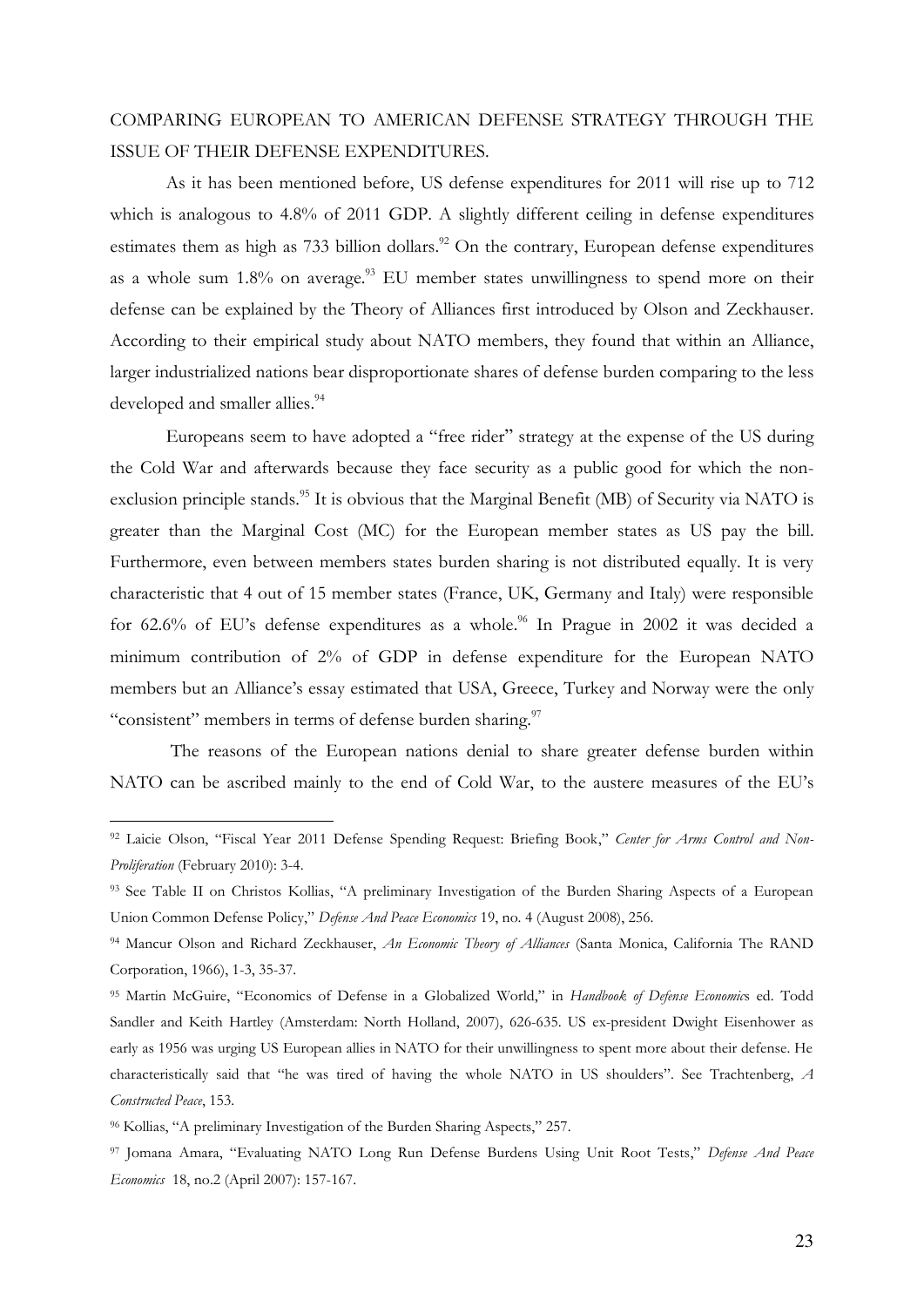Stability Pact that does not allow extraordinary fiscal expenses and to the EU's commitments for the economic support for the new Eastern Europe member states like Poland.<sup>98</sup> Finally, the demographic crisis in Europe that according to estimations, may escalate approximately in 2035- 50 period will potentially cause problems to pension and social security systems, which means that it will squeeze further down the European defense budgets.<sup>99</sup>

### EUROPEAN MILITARY INEFFICIENCIES AND US INDUSTRIAL DOMINANCE IN MILITARY APPLICATIONS

The construction of European defense is characterized by structural deficiencies that undermine their effectiveness compared to the US. Member states Armed Forces use a variety of different types of weaponry that cause inefficiencies and waste of money that increase the Average Cost of their maintenance. From this thesis a new query arises, that of the operational evaluation of EU's Armed Forces. Moreover, European defense industry is characterized by the development of many similar weapon systems primarily to satisfy the national defense industries that are substitutes of one another. High R&D cost which is necessary for the production of modern complex and highly sophisticated weapon systems in combination to small endogenous markets make European military products less competitive to American. $^{100}$ 

Table 2 refers to a very characteristic branch of defense industry, that of fighter aircrafts. It presents R&D fighter costs and the total number of production which includes national orders and exports. Table 3 proves that american aircraft industry can cover the R&D costs and make profit mainly due to the huge US internal market which is protected by foreign competitors thanks to american legislation. By contrast, european national industries can not absorb the R&D cost and make reasonable profit due to the small orders they have received which produce non sufficient revenues for european governments.

<sup>98</sup> Anthony Annett, Jörg Decressin and Michael Deppler, "Reforming the Stability and Growth Pact," *International Monetary Fund* (February 2005): 2-5. For the EU commitments about the economic support of east Europe states see Artis and Nixson, *The Economics of the European Union*, 85-94.

<sup>99</sup> For the awkward demographic trends in Europe see Hans Werner Sinn, "Europe's Demographic Deficit: A Plea for a Child Pension System," *De Economist* 153, (December 2005): 3-6.

<sup>100</sup> Keith Hartley, "The Common European Security and Defense Policy: An Economic Perspective," *Centre for Defense Economics*, (2001): 3-4.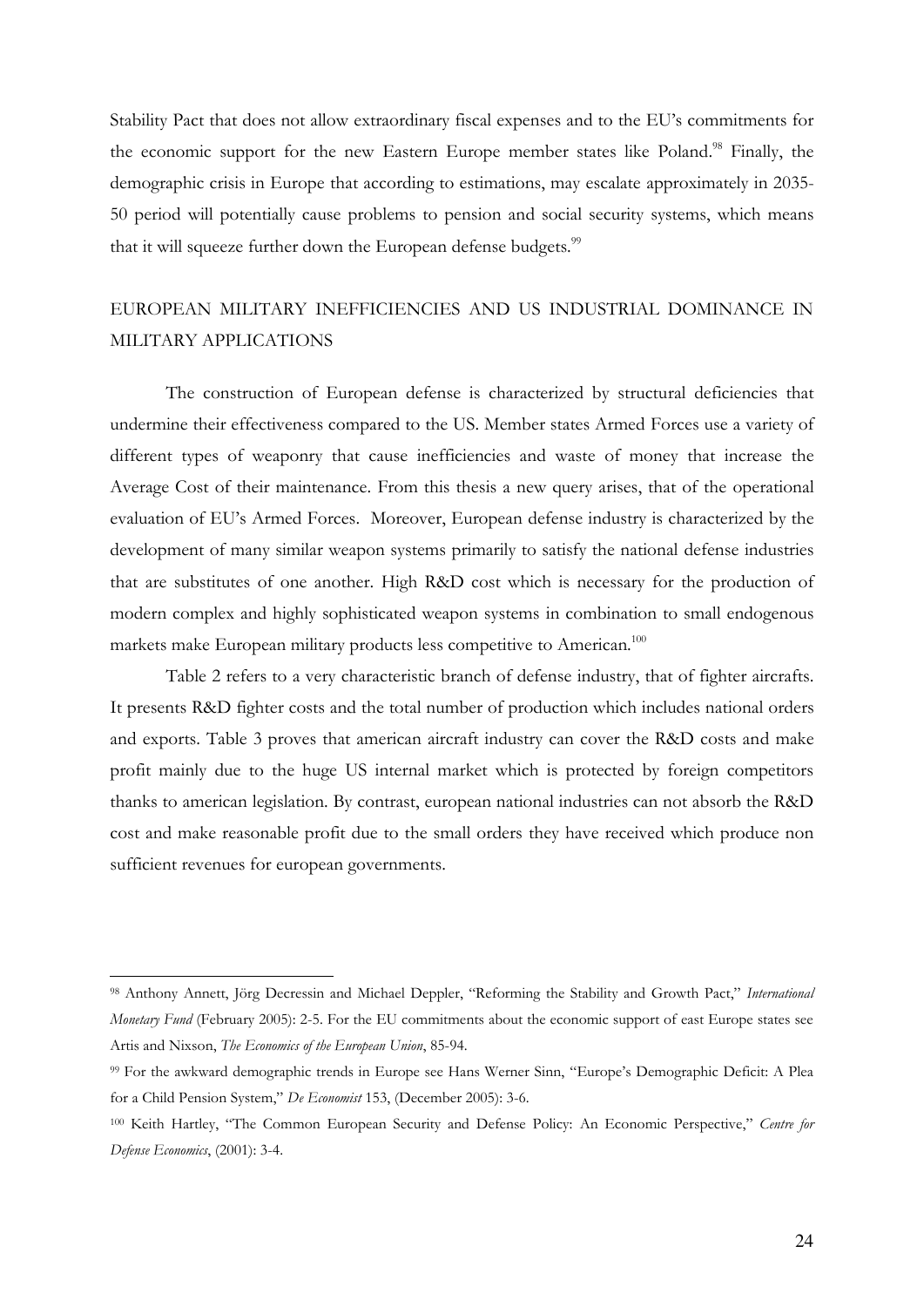#### Table 2

| Aircraft           | Country of Origin                                                                                  | R&D costs<br>$(f, \text{billion})$ | National Output           | <b>Exports</b>      | <b>Total Numbers</b>    |  |
|--------------------|----------------------------------------------------------------------------------------------------|------------------------------------|---------------------------|---------------------|-------------------------|--|
| SAAB Gripen        | Sweden                                                                                             | 1.3                                | 204                       | 42                  | 246                     |  |
| Dassault Rafale    | France                                                                                             | 6.1                                | 294                       | -                   | 294                     |  |
| EF-2000<br>Typhoom | United Kingdom<br>Germany<br>Italy<br>Spain                                                        | 13.8                               | 620                       | 90                  | 710                     |  |
| JSF F35            | <b>USA</b>                                                                                         | 13.7                               | 3002<br>$(150$ for UK $)$ | 2000<br>(projected) | 5000<br>(approximately) |  |
| F <sub>16</sub>    | USA                                                                                                | N/A                                | 2250                      | 1750                | $4000+$                 |  |
| F <sub>18</sub>    | <b>USA</b>                                                                                         | 4.0                                | 1363                      | 401                 | 1764                    |  |
| F22 Raptor         | <b>USA</b><br><i>Source</i> : http://www.uoit.ca/sas/Military%20Expenditures/defense.economics.pdf | $15.2+$                            | 295                       |                     | 295                     |  |

### R&D COST AND ORDERS ANALYSIS FOR THE MAIN FIGHTER AIRCRAFTS FROM USA AND THE EU

This obviously makes European fighter jets more expensive and consequently, less antagonistic to their American rivals in international markets. So, the principal advantage of US firms in the defense sector is that they achieve economies of scale due to the large number of orders mainly made by US Armed Forces.<sup>101</sup> For instance, the proposed new US made  $5<sup>th</sup>$ generation F35 stealth fighter will receive 2.443 orders from US Air Force, US Navy and the Marines and is going to be developed mainly by one company (Lockheed-Martin).<sup>102</sup> Thus, it will probably achieve economies of scale. This tremendous number excludes orders from the allied to US countries estimated at about 700 and thus, increasing the ceiling of the imminent orders to at least 3.173 aircrafts.<sup>103</sup> On the contrary, the multinational Eurofighter Typhoon (EF2000) so far

<sup>&</sup>lt;sup>101</sup> Keith Hartley, "Industrial Policies in the Defense Sector," in *Handbook of Defense Economic*s ed. Todd Sandler and Keith Hartley (Amsterdam: North Holland, 1995), 462-466.

<sup>&</sup>lt;sup>102</sup> Jonathan D. Caverley, "United States Hegemony and the New Economics of Defense," *Security Studies* 16, no. 4 (October–December 2007): 607.

<sup>&</sup>lt;sup>103</sup> The initial plan was to product 3002 aircrafts for US needs as shown in Table 3 with an R&D rising up to 10.4 billion dollars. However, due to continuous rising of R&D costs production reduced to 2443 fighters to replace at about 1.200 F-16 fighters in 2030. See Jeremiah Gertler, "F-35 Joint Strike Fighter (JSF) Program: Background and Issues for Congress," Congressional Research Service 1, (December 22 2009): 17-19; Anthony H. Cordesman and Hans Ulrich Kaeser, "America's Self-Destroying Airpower," *Center for Strategic and International Studies* (December 16 2008): 19-25 ; Mark Van De Vijver and Bart Vos, "Improving Competitive Positioning in the Aerospace Industry: A Case Study of Dutch Participation in the F35 Lightning II (JSF) Programme," *Defense And Peace Economics* 18, no. 6 (2007): 509-515. A further reduction of orders from F35's contributing nations is possible as R&D costs still increase. See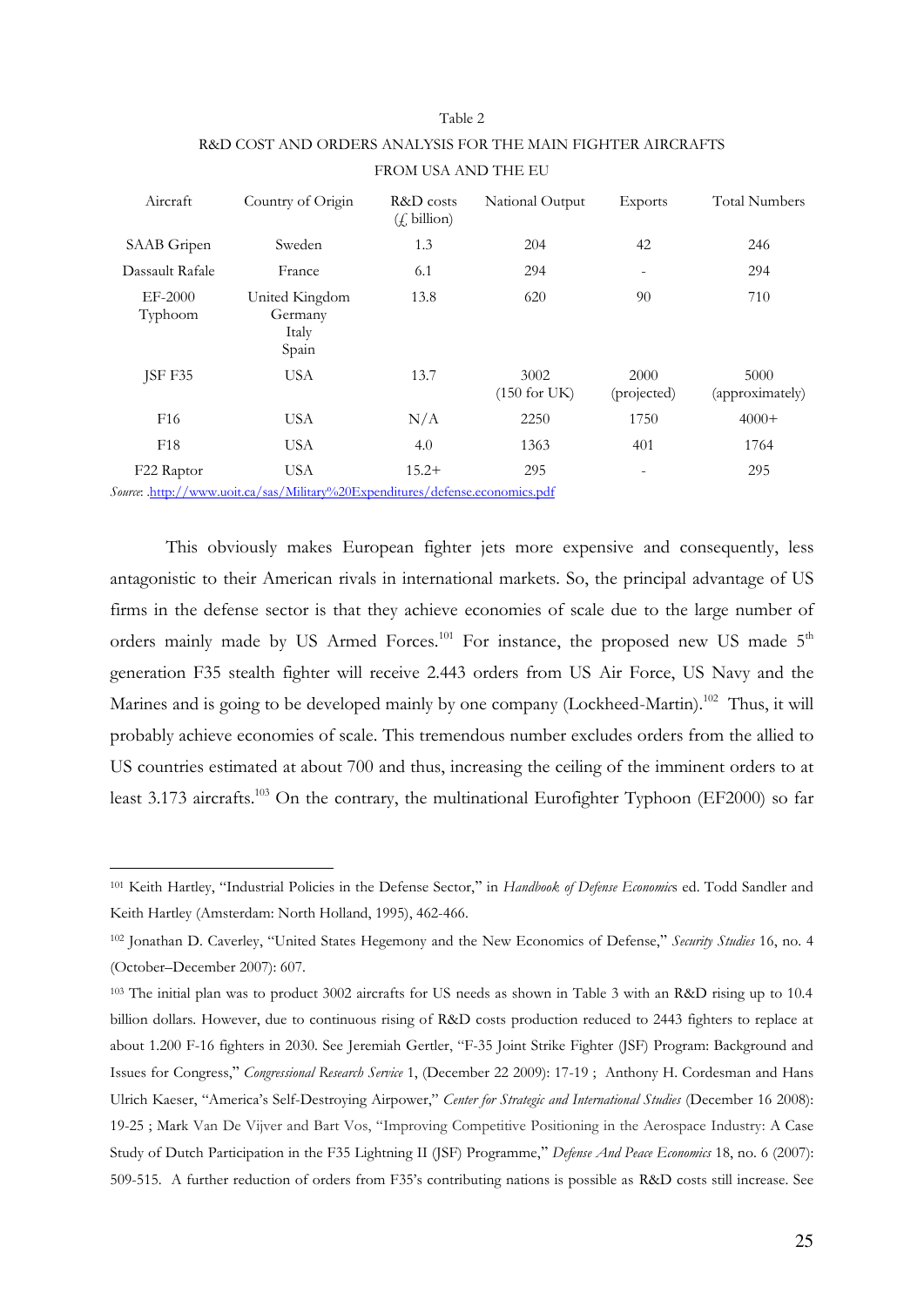has received only a little more than 620 orders and the industrial share between the four producing companies varies between 14-37% which according to our point of view, is not a good example of cost reduction.<sup>104</sup>

Moreover, US government is heavily financing R&D on military projects run by American firms so as to reduce the possibility of a program failure in case of a possible excess in the cost of the projects which are under development.<sup>105</sup> Table 3 presents national defense outlays on subsidizing R&D measured with the Purchasing Power Parity (ΡΡΡ) method in 2001 constant prices.

#### Table 3

#### DEFENCE R&D FOR MILITARY APPLICATIONS FOR THE 1981-2004 PERIOD (IN MILLION DOLLARS IN 2001 PRICES MEASURED BY THE PPP METHOD).

| Country     | 1981    | 1991    | 2001   | 2004                    | Defense Industry<br>Employment 2003<br>(000s) | Defense R&D<br>as percentage<br>of Defense<br>Budget 2001<br>$(^{0}_{0})$ |
|-------------|---------|---------|--------|-------------------------|-----------------------------------------------|---------------------------------------------------------------------------|
| <b>USA</b>  | 34.751  | 51.105  | 46.210 | 67.464                  | 2.700                                         | 14.6                                                                      |
| USSR/Russia | 64.100  | 68.500  | 4.800  | 6.100                   | 780                                           | 11.5                                                                      |
| UK          | 6.465   | 4.593   | 3.267  | 4.681                   | 200                                           | 9.1                                                                       |
| France      | 4.936   | 6.899   | 3.708  | 4.061                   | 240                                           | 11.1                                                                      |
| Germany     | 1.258   | 2030    | 1.231  | 1.410                   | 80                                            | 4.6                                                                       |
| Japan       | 272     | 807     | 996    | 1.148                   | 80                                            | 2.2                                                                       |
| Italy       | 334     | 748     | 407    | <b>Not</b><br>Available | 26                                            | 1.8                                                                       |
| Spain       | 28      | 519     | 2.215  | <b>Not</b><br>Available | 20                                            | 31.2                                                                      |
| Sweden      | 269     | 636     | 295    | 667                     | 25                                            | 6.8                                                                       |
| Total EU    | 13.290  | 15.425  | 11.123 | 13.441                  | 645                                           | 6.9                                                                       |
| Total       | 112.413 | 135.837 | 63.129 | 88.153                  | 4.151                                         | 9.1                                                                       |

*Source*: Keith Hartley, "The arms Industry, Procurement and Industrial Policies," in *Handbook of Defense Economics*, ed. Todd Sandler and Keith Hartley (Amsterdam: North Holland, 2007), 1154

Table 3 shows that during the 1981-1991 period, the two superpowers seemed to spent colossal amounts of money for R&D comparing to the other nations. USSR was the largest

Winslow Wheeler (2010) "How Much Will Each F-35 Cost?" Center for Defense Information in http://www.cdi.org/program/document.cfm?DocumentID=4596&from\_page=../index.cfm.

<sup>&</sup>lt;sup>104</sup> Caverley, "United States Hegemony and the New Economics of Defense," 613.

<sup>105</sup> William P. Rogerson, "Incentive Models of the Defense Procurement Process," in *Handbook of Defense Economics*, ed. Todd Sandler and Keith Hartley (Amsterdam: North Holland, 1995), 311-316.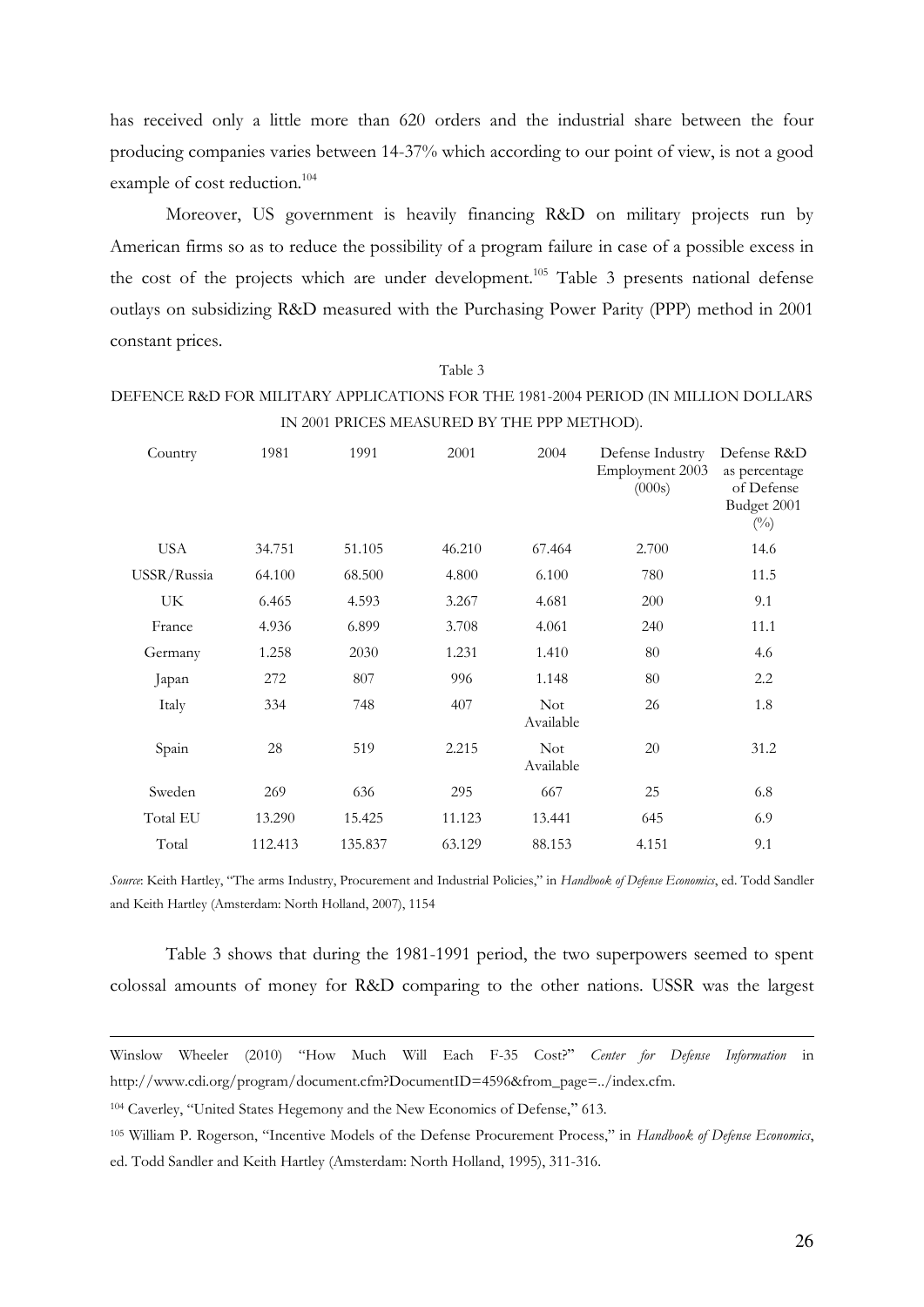spender for R&D (68.500 million dollars in 1991) followed by USA (51.105 millions), some European member states and Japan. But after the collapse of the Soviet Empire in 1991, European nations, with the exception of Spain cut down their R&D budgets. Japan followed the general trend and Russia dramatically reduced them.

 After Cold war, US governments and private firms, in antithesis to the rest of the world, increased their R&D on military applications. In 2004 US were responsible for the 70% of global national R&D expenditures (67.474 millions), followed by the Russian budget (6.100 millions), which was less than the 1/11 of the American astronomical number. Western European allied nations slightly started to increase their outlays for R&D after 2001 in absolute numbers.<sup>106</sup>

US spent nearly four times as much on defense research as the rest of OECD countries combined. Between 1999 and 2005 defense R&D as a percentage of GDP increased from 0.45% to 0.63% and was analogous to the 57% of all US R&D government spending for 2005.<sup>107</sup> The tremendous American contribution in R&D can be also verified by the last column of table 4 which displays that US spent about 14.6% of their defense budgets for R&D, followed by Russia (11.5%) and EU with 6.8% as a whole which proportionally was less than half of the American one!

By the overall analysis we deduce that the large orders for military equipment by US Armed Forces and their international allies, in combination to the US colossal outlays for R&D in military applications proves why seven american industrial giants like Lockheed-Martin, Boeing and Northrop-Grumman are among the first 10 companies of the military industry in global level in terms of revenues classification.<sup>108</sup>

#### DOES PAX AMERICANA REACH ITS END IN 2025/30 ?

As historical evidence has proved with the cases of the Ottoman Empire, the Habsburg Spain and the Napoleonic France, their global hegemony and military strength undermined when their economic performance declined due to their will to over-expand their power through new military campaigns.<sup>109</sup> Kennedy's thesis that the countries with the most powerful economy usually prevail in war confrontations has been verified in practise with the case of Britain's post Napoleonic long period of economic strength and naval supremacy known today as "Pax

<sup>106</sup> Keith Hartley, "The arms Industry, Procurement and Industrial Policies," in *Handbook of Defense Economics*, ed. Todd Sandler and Keith Hartley (Amsterdam: North Holland, 2007), 1152-1155.

<sup>107</sup> Caverley, "United States Hegemony", 605-606.

<sup>108</sup> ΒΑΕ Systems plc, *BAE Systems Annual Report* 2008, 15.

<sup>109</sup> Kennedy, *The Rise and the Fall of the Great Powers*, 9-14, 31-139.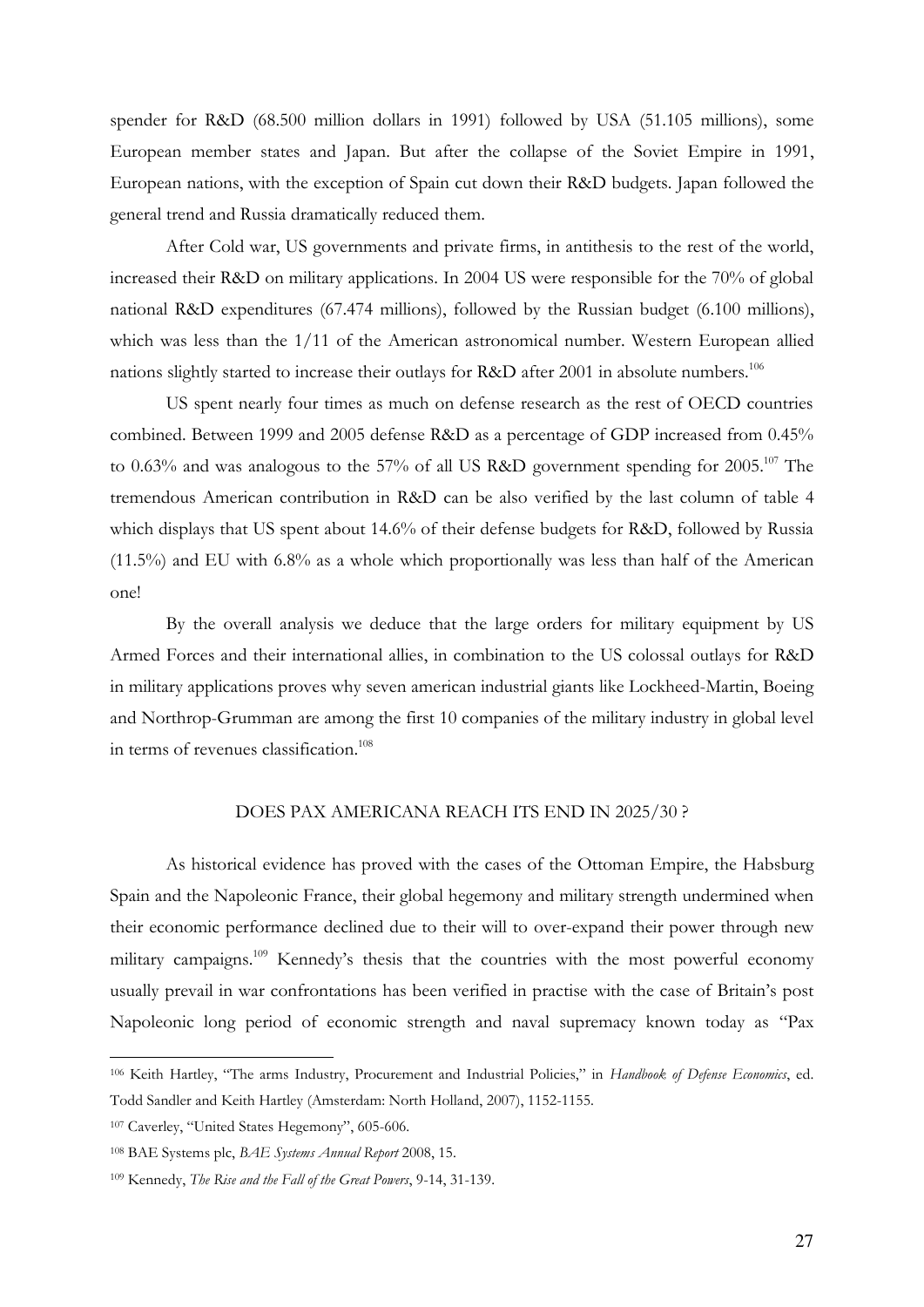Britannica" and during US dominance in the Cold War era.<sup>110</sup> However, US economy presented signs of decline since the late  $80's$ <sup>111</sup>

According to our view, an important aspect for the continuation of the US global dominance is the size of their future fiscal figures proposed for defense. As it was mentioned before, US spent 668 billion dollars for defense for fiscal year 2010 comparing to 200 billions of their European allies as a whole. We also mentioned that according to estimations, war efforts in Iraq and Afghanistan will totally cost an astronomical number which will vary between 1,3-1,8 trillion dollars.

In accordance with the new Obama Government's planning, US troops in Iraq reduced from 140.000 in the spring of 2009 to 50.000 in August 2010 and must have been withdrawn from Iraq by the end of 2011 as the American government seeks for reducing war expenses.<sup>112</sup> However, despite the American policymakers intentions to cut down defense outlays and disengage from Iraq, it is likely, based on historical record that till 2017 US to be engaged in new war efforts with any of the countries that consist the "Axis of Evil ", mainly North Korea and Iran. $^{113}$ 

l

<sup>113</sup> For the possibility of a new American military engagement till 2017 see Steven M. Kosiak, "US Defense Budget Options and Choices for the Long Haul," *Center for Strategic and Budgetary Assessments,* (2008): 19. It is evident that the Countries that consist the "Axis of Evil " like North Korea and Iran seek for achieving the "combination of terror" that is to build a nuclear arsenal and ballistic missiles capable to transfer them effectively in a variety of potential targets. Both states many times denied to provide persuasive evidence to the inspectors of the International Atomic Energy Agency (IAEA) for the peaceful intentions on their nuclear aspirations. See among others, Kenneth Katzman, "Iran: U.S. Concerns and Policy Responses," *Congressional Research Service*, (June 2006): 13. Since 2001 US government has passed laws and used sanctions to deter any transfer of nuclear technology to Iran by countries like North Korea. See Carl Behrens and Mary B. Nikitin, "Extending NASA's Exemption From the Iran, North Korea, and Syria Non proliferation Act," *Congressional Research Service*, (2008): 1. As for the ballistic missiles program of North Korea see Steven A. Hildreth, "North Korean Ballistic Missile Threat to the United States," *Congressional Research Service*, (January 2008): 1-6 and Sun-won Park, "North Korea's Third Attempt to Launch a Long Range Missile and

<sup>110</sup> Yoav Gortzak, "How Great Powers Rule: Coercion and Positive Inducements in International Order Enforcement," *Security Studies* 14, no. 4 (October–December 2005): 678. For the British naval and geopolitical supremacy see Kennedy, *The Rise and the Fall of the Great* Powers, 151-158.

<sup>111</sup> US need to preserve their global dominance undermined the strength of their economy mainly as far as the Federal Deficit and Debt ratios are concerned. (Ibid) 527-228. Moreover, during the Cold War era the low level of spin offs created by the huge outlays on military R&D harmed the competitiveness of US economy. On the contrary, US main commercial competitors such as West Germany and Japan predominantly focused on non military R&D, which made them more competitive. See Paterson, *On Every Front,* 196.

<sup>112</sup> Congressional Budget Office, *Withdrawal of U.S. Forces from Iraq: Possible Timelines and Estimated Costs* (Washington, D.C.: 2009), 1-6.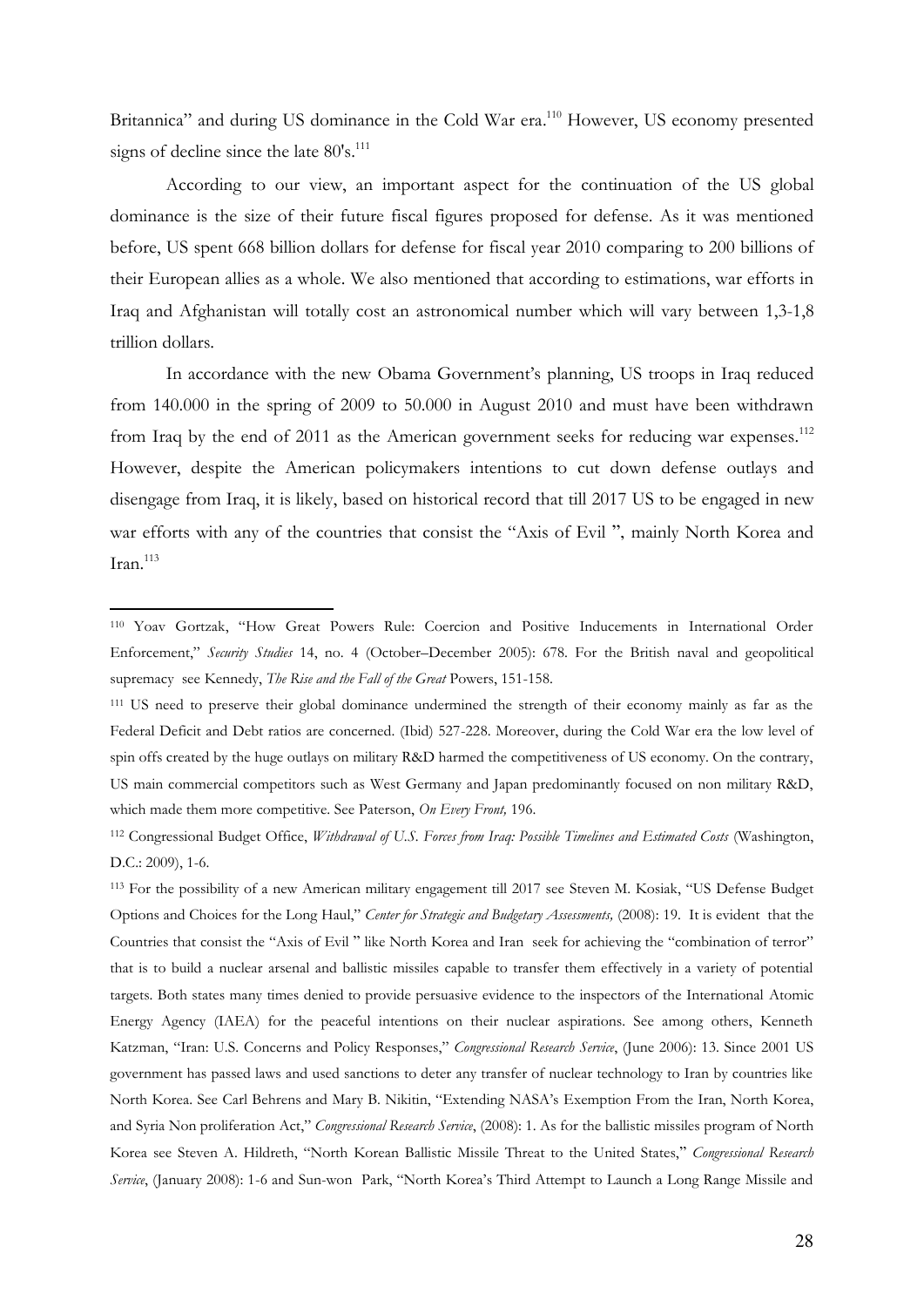However, according to our view, an important aspect for the continuation of the US global dominance is the size of their future fiscal figures. CBO projects that the public deficit ratio will increase at about \$600 billion per year on average over the 2011–2020 period ranging between 2.6 and 3.2 percent of GDP. At the end of 2009 US public debt was \$7.5 trillion or 53% of GDP. Yet, it is projected that due to the annual increase of public deficit, public debt will also increase to \$15 trillion by the end of 2020, which will be analogous to 67% of GDP (table 4a). But according to CBO, US GDP will increase by 2.2 percent in 2010, by 1.9 percent in 2011, by an average of 4.4 percent from 2012 to 2014 and by 2.4 percent from 2015 to 2020 (table 4b).<sup>114</sup> Also, GDP growth for 2015-30 period is estimated to be increased at about 2.6% annually.<sup>115</sup>

CBO admits that military expenditures will continue to rise gradually during 2010-2020 period from 656 billions of dollars in 2010 to 813 in 2020, as it is shown on table 4c. However, we believe that due to the projected recovery of US economy, increased defense budgets will be handled effectively. But despite the US future GDP growth, public deficit will continue to rise affecting also public debt. This situation may harm the competitiveness of US economy as it likely to cause higher interest rates, higher inflation and higher wages and salaries.

Having in mind the above analysis we believe that during 2010-2025/30 period US will continue to promote Pax Americana since their economy will be strong enough to absorb any potential increase in public debt which is substantially affected by the level of annual defense outlays. Since Cold War to nowadays US unparallel military dominance has not yet been put to the test.<sup>116</sup> Today there are very few US adversaries that either have the motives or the capability to challenge US militarily.<sup>117</sup>

the Last Opportunity to Prevent it," Center for Northeast Asian Policy Studies, (March 2009): 1-15. For the Iranian ICBM program see Steven A. Hildreth, "Iran's Ballistic Missile Programms, An Overview," *Congressional Research Service*, (February 2009): 1-5.

<sup>114</sup> Congressional Budget Office, "The Budget and Economic Outlook", 48-122.

<sup>115</sup> U.S. Department of Transportation, *FAA Aerospace Forecast Fiscal Years 2010-2030*, (Washington, D. C.: Federal Aviation Administration, 2010), 29-30.

<sup>116</sup> Andrew F. Krepinevich, "An Army at the Crossroads, Strategy for the Long Haul Series," *Center for Strategic and Budgetary Assessments*, (2008): 1-3.

<sup>117</sup> Evan Braden Montgomery, "Defense Planning for the Lon Haul: Scenarios, Operational Concepts, and the Future Security Environment," *Center for Strategic and Budgetary Assessments*, (2009): 8.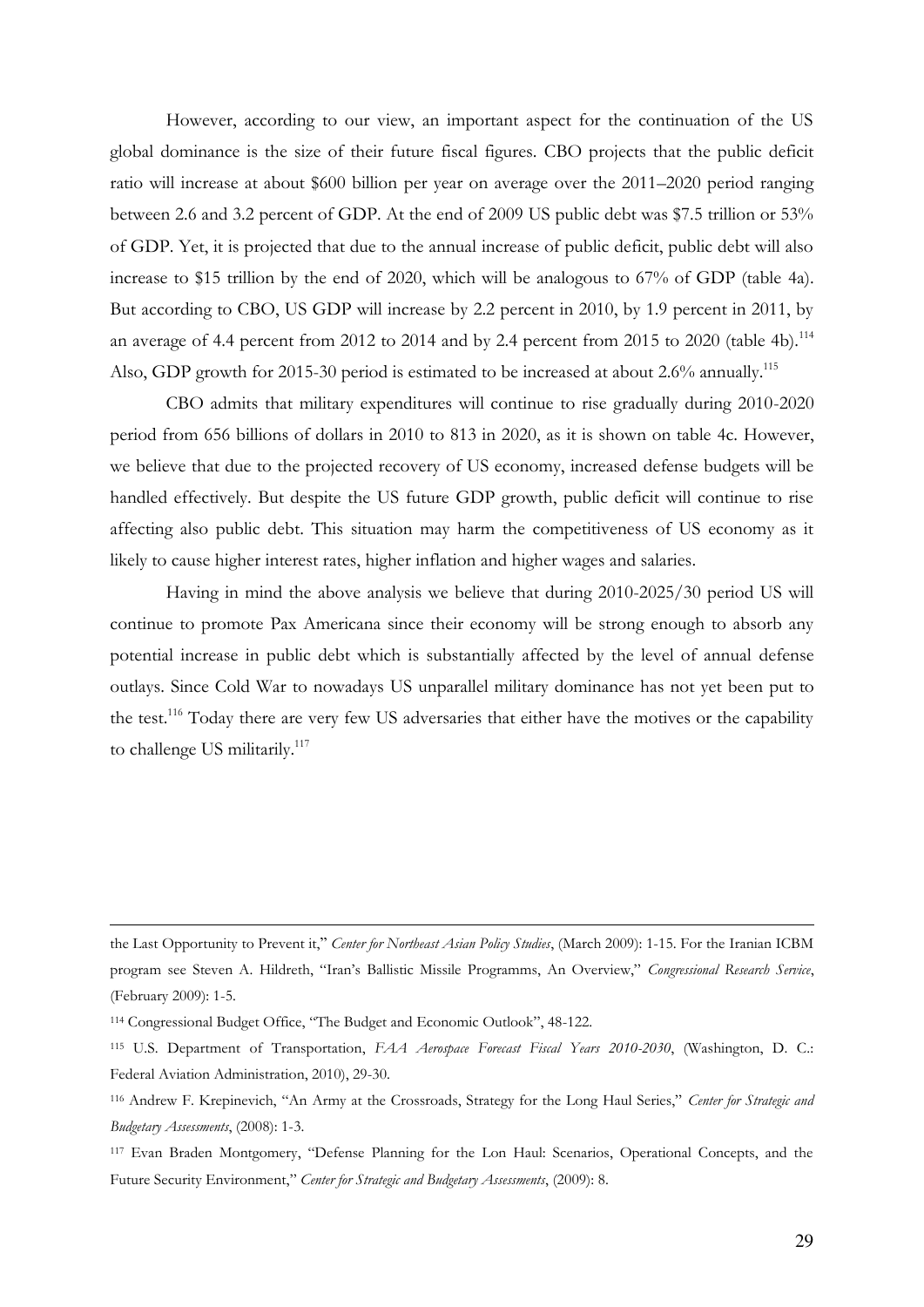#### Table 4

### ECONOMIC PROJECTIONS FOR US GDP GROWTH, PUBLIC DEFICIT AND DEFENSE OUTLAYS FOR 2009-2020 PERIOD.

#### CBO's Economic Projections for Calendar Years 2009 to 2020

|                                                 |                  |        |          |                            |                |                 |              | Table 4a                                                               |                          |                         |                 |        |        |                              |                              |
|-------------------------------------------------|------------------|--------|----------|----------------------------|----------------|-----------------|--------------|------------------------------------------------------------------------|--------------------------|-------------------------|-----------------|--------|--------|------------------------------|------------------------------|
|                                                 |                  |        | Forecast |                            |                |                 |              |                                                                        | Projected Annual Average |                         |                 |        |        |                              |                              |
| 2009                                            |                  | 2010   |          |                            | 2011           | $(2012 - 2014)$ |              |                                                                        |                          |                         | $(2015 - 2020)$ |        |        |                              |                              |
|                                                 |                  |        |          |                            |                |                 |              | Year to year percentage change                                         |                          |                         |                 |        |        |                              |                              |
| Nominal GDP<br>(billions of<br>dollars)         |                  |        | 14.253   |                            | 14.706         |                 |              | 15.116                                                                 |                          | 17.816                  |                 | 22.770 |        |                              |                              |
| Nominal GDP                                     |                  |        | $-1.3$   |                            | 3.2            |                 |              | 2.8                                                                    |                          | 5.6                     |                 |        | 4.2    |                              |                              |
| Real GDP                                        |                  |        | $-2.5$   |                            | 2.2            |                 |              | 1.9                                                                    |                          | 4.4                     |                 | 2.4    |        |                              |                              |
|                                                 |                  |        |          |                            |                |                 |              | Table 4b                                                               |                          |                         |                 |        |        |                              |                              |
| Total Revenues, Total Outlays and Total Deficit |                  |        |          |                            |                |                 |              |                                                                        |                          |                         |                 |        |        |                              |                              |
|                                                 | 2009             | 2010   |          | 2011                       | 2              |                 |              | 201 2013 2014 2015 2016 2017                                           |                          |                         | 2018            | 2019   | 2020   | $(2011 -$<br>2015<br>period) | 2011-2020<br>period)         |
| Total<br>Revenues                               |                  |        |          | 2.105 2.175 2.67<br>$00\,$ | $\overline{4}$ | 2.96 3.21<br>8  |              | 3.465 3.625 3.814 3.996 4.170 4.352 4.563                              |                          |                         |                 |        |        | 15.941                       | 36.836                       |
| Total<br>Outlays                                | 3.518 3.524 3.65 |        |          | $\Omega$                   | 3              | 3.61 3.75<br>6  |              | 3.940 4.105 4.335 4.521 4.712 5.000 5.250 19.065                       |                          |                         |                 |        |        |                              | 42.883                       |
| Total<br>Deficit                                | 1.414 1.349      |        |          | $-980$                     | $\sim$<br>650  |                 | $-539 - 475$ | 480                                                                    | $-521$                   | $-525$                  | $-542$          | $-649$ | $-687$ | $-3.124$                     | $-6.047$                     |
|                                                 |                  |        |          |                            |                |                 |              | Total Revenues, Total Outlays and Total Deficit as a percentage of GDP |                          |                         |                 |        |        |                              |                              |
| Total<br>Revenues                               | 14.8             | 14.9   |          | 17.8                       |                | 18.8 19.3 19.7  |              | 19.7                                                                   | 19.8                     | 19.9                    | 20.1            | 20.2   | 19.1   | 19.6                         |                              |
| Total<br>Outlays                                | 24.7             | 24.1   |          | 24.3                       |                | 23.0 22.5       | 22.4         | 22.3                                                                   | 22.6                     | 22.6                    | 23.1            | 23.3   | 22.9   | 22.8                         |                              |
| Total<br>Deficit                                | $-9.9$           | $-9.2$ |          | $-6.5$                     |                | $-4.1 -3.2$     | $-2.7$       | $-2.6$                                                                 | $-2.7$                   | $-2.6$                  | $-3.0$          | $-3.0$ | $-3.7$ | $-3.2$                       |                              |
|                                                 |                  |        |          |                            |                |                 |              | Table 4c                                                               |                          |                         |                 |        |        |                              |                              |
| Defense Expenditures for 2009-2020 period       |                  |        |          |                            |                |                 |              |                                                                        |                          |                         |                 |        |        |                              |                              |
|                                                 |                  |        |          | 2009 2010 2011             | 2              | 201             |              | 2013 2014 2015                                                         |                          | 2016 2017 2018 2019 202 |                 |        | $0 -$  | $(2011 -$<br>2015<br>period) | $(2011 -$<br>2020<br>period) |
|                                                 |                  |        |          |                            |                |                 |              | In billion dollars                                                     |                          |                         |                 |        |        |                              |                              |
| Defense<br>Expenitures                          |                  | 656    | 690      | 701                        |                | 696             | 705          | 716<br>730                                                             | 749                      | 761                     | 773             | 795    | 813    | 3,548                        | 7,440                        |
|                                                 |                  |        |          |                            |                |                 |              | As a percentage of GDP                                                 |                          |                         |                 |        |        |                              |                              |
| Defense<br>Expenitures                          |                  | 4.6    | 4.7      | 4.7                        |                | 4.4             | 4.2          | 4.1<br>4.0                                                             | 3.9                      | 3.8                     | 3.7             | 3.7    | 3.6    | 4.3                          | 4.0                          |

*Source*: Congressional Budget Office, "The Budget and Economic Outlook: Fiscal Years 2010 to 2020" (January 2010): 48-122.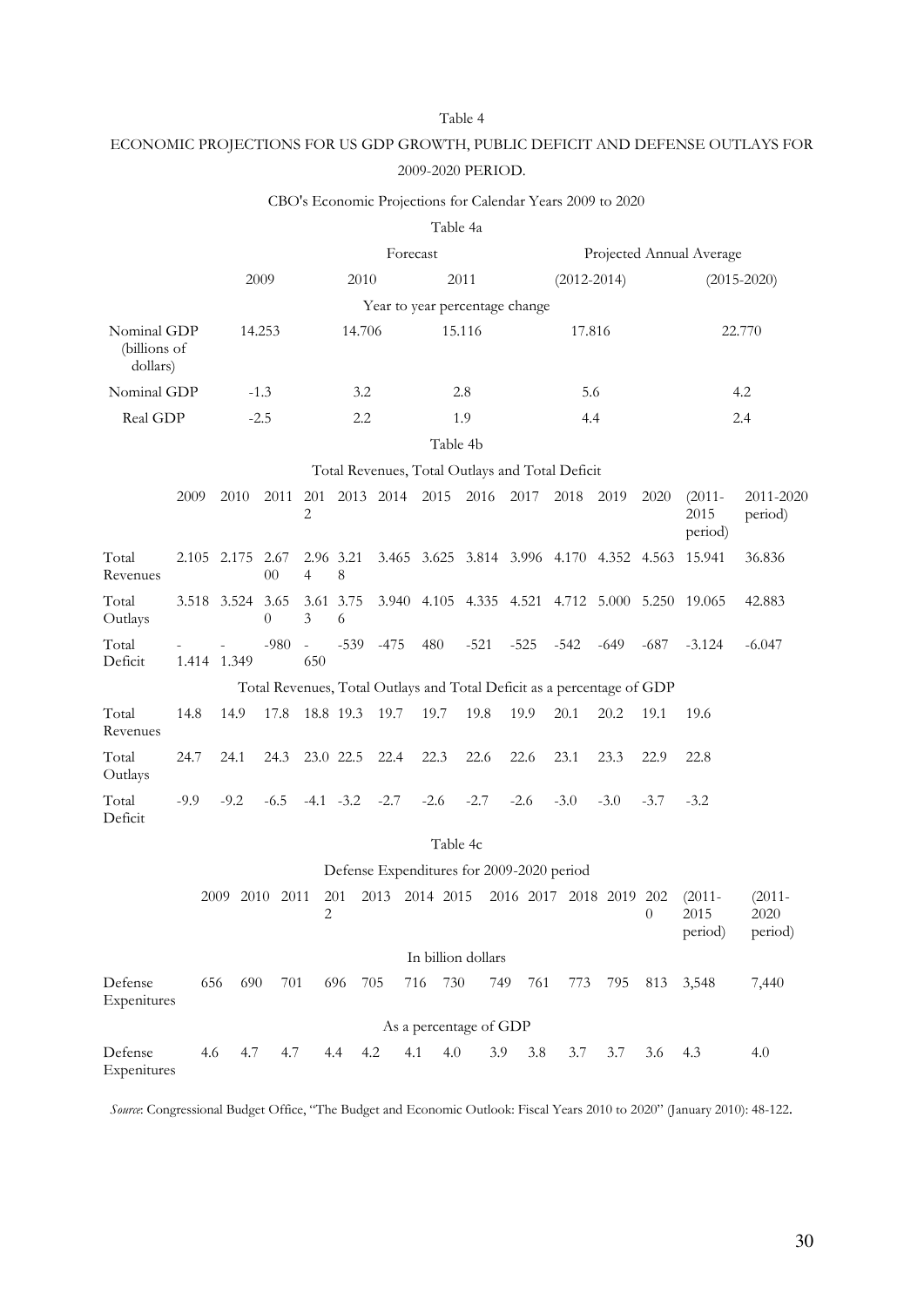But this positive scenario for American economic and geopolitical supremacy till 2025/30 period might have its counterpart: What effects on US economy could have a worst case scenario that may combine:

- Escalation in war effort in Iraq and Afghanistan.
- Slow exit from 2007-9 financial crisis for US economy.
- New military campaigns with one or more enemies simultaneously (like Iran, North Korea, Syria, Yemen etc).
- Failure to wipe out global terrorism.

l

• Denial of NATO European and global US allies to contribute substantially to the "war against terror" campaign.

Seeing future US security policy through Paul Kennedy's spectacles bearing in mind his classical masterpiece "The Rise and the Fall of the Great Powers", any possible US attempt to prevail in all geopolitical and economic fronts will cause their decline due to the tested historical examples of the past. As historical evidence has approved so far, power is not a natural monopoly. The unipolar world followed the collapse of the ex-Soviet empire will not last for ever.<sup>118</sup> However, it remains to be seen by future historians, economists and political scientists if US will manage to preserve their global dominance after 2025/30 period or their strength might fade due to the emergence of new global powers.

<sup>118</sup> Nial Ferguson asserts that in case US after their disengagement from Iraq see that the time has come to abandon their imperial position, some other possible powers will seek the opportunity for global hegemony. See Nial Ferguson, *Colossus, the Rise and the Fall of the American Empire* (London: Penguin Books, 2005), 295-298. Fergusson believes that any future geopolitical decline of the West, mainly the US will create a vacuum (calling it apolarity) that only the Asian rising powers could fill. Although we agree that Asian states like China and India might be the new emerging superpowers of the 21<sup>st</sup> century, we have many doubts to believe that a possible US geopolitical decline is a foregone conclusion. As it has been approved in the second part of our analysis, the recovery of US economy in 2009, the unrivaled American global military supremacy and the good odds for the level of the American population perceived here as the future taxpayers that will fund the tremendous US military machine, make as to believe that what is next American unipolarity is not the geopolitical decline of the US, but the creation of a multipolar world with a possible emergence of new global hegemonic powers like China, India, EU, Japan, Brazil and the reborn Russia.